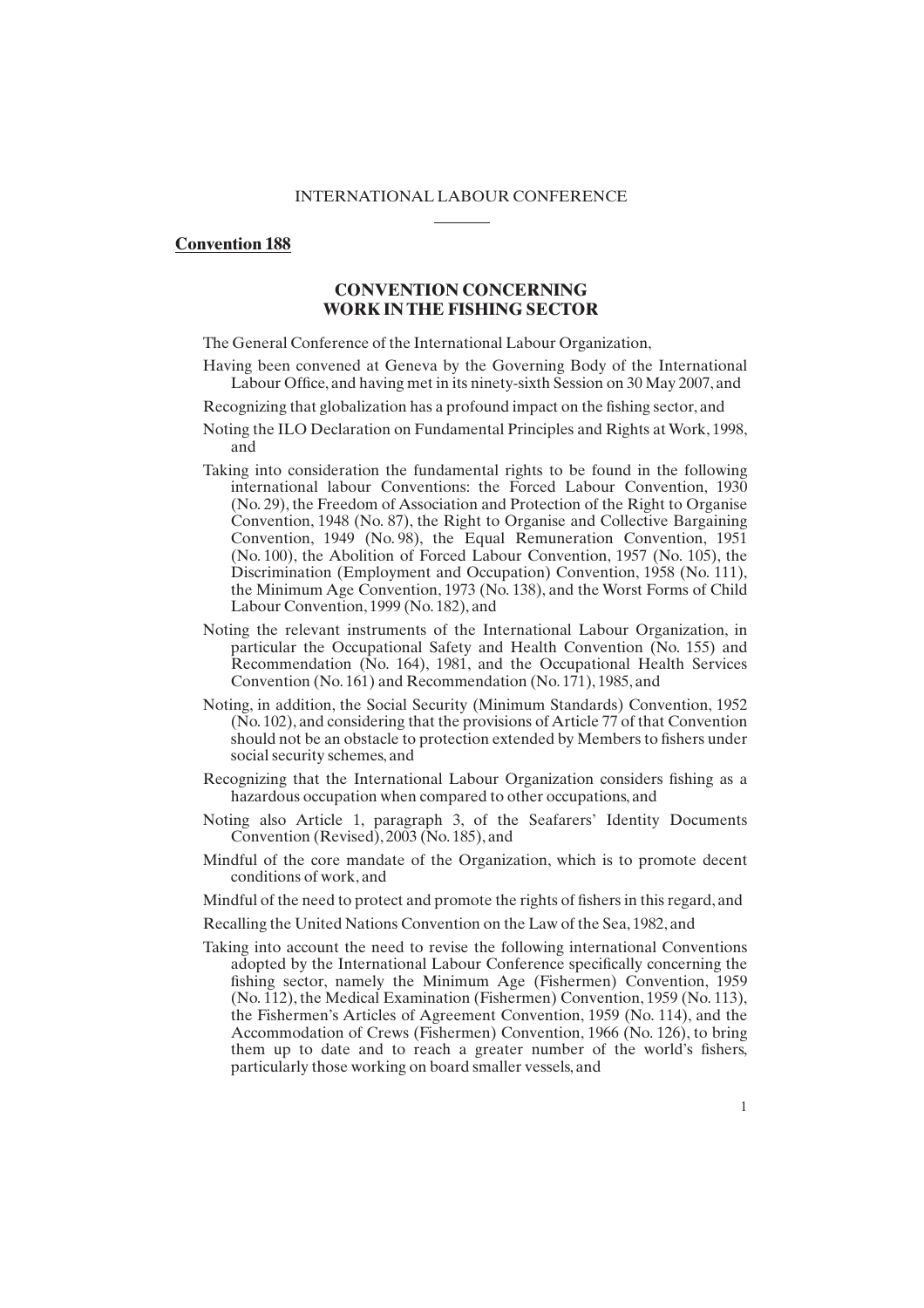- Noting that the objective of this Convention is to ensure that fishers have decent conditions of work on board fishing vessels with regard to minimum requirements for work on board; conditions of service; accommodation and food; occupational safety and health protection; medical care and social security, and
- Having decided upon the adoption of certain proposals with regard to work in the fishing sector, which is the fourth item on the agenda of the session, and
- Having determined that these proposals shall take the form of an international Convention;

adopts this fourteenth day of June of the year two thousand and seven the following Convention, which may be cited as the Work in Fishing Convention, 2007.

# PART I. DEFINITIONS AND SCOPE

# DEFINITIONS

#### *Article 1*

For the purposes of the Convention:

- (a) "commercial fishing" means all fishing operations, including fishing operations on rivers, lakes or canals, with the exception of subsistence fishing and recreational fishing;
- (b) "competent authority" means the minister, government department or other authority having power to issue and enforce regulations, orders or other instructions having the force of law in respect of the subject matter of the provision concerned;
- (c) "consultation" means consultation by the competent authority with the representative organizations of employers and workers concerned, and in particular the representative organizations of fishing vessel owners and fishers, where they exist;
- (d) "fishing vessel owner" means the owner of the fishing vessel or any other organization or person, such as the manager, agent or bareboat charterer, who has assumed the responsibility for the operation of the vessel from the owner and who, on assuming such responsibility, has agreed to take over the duties and responsibilities imposed on fishing vessel owners in accordance with the Convention, regardless of whether any other organization or person fulfils certain of the duties or responsibilities on behalf of the fishing vessel owner;
- (e) "fisher" means every person employed or engaged in any capacity or carrying out an occupation on board any fishing vessel, including persons working on board who are paid on the basis of a share of the catch but excluding pilots, naval personnel, other persons in the permanent service of a government, shore-based persons carrying out work aboard a fishing vessel and fisheries observers;
- (f) "fisher's work agreement" means a contract of employment, articles of agreement or other similar arrangements, or any other contract governing a fisher's living and working conditions on board a vessel;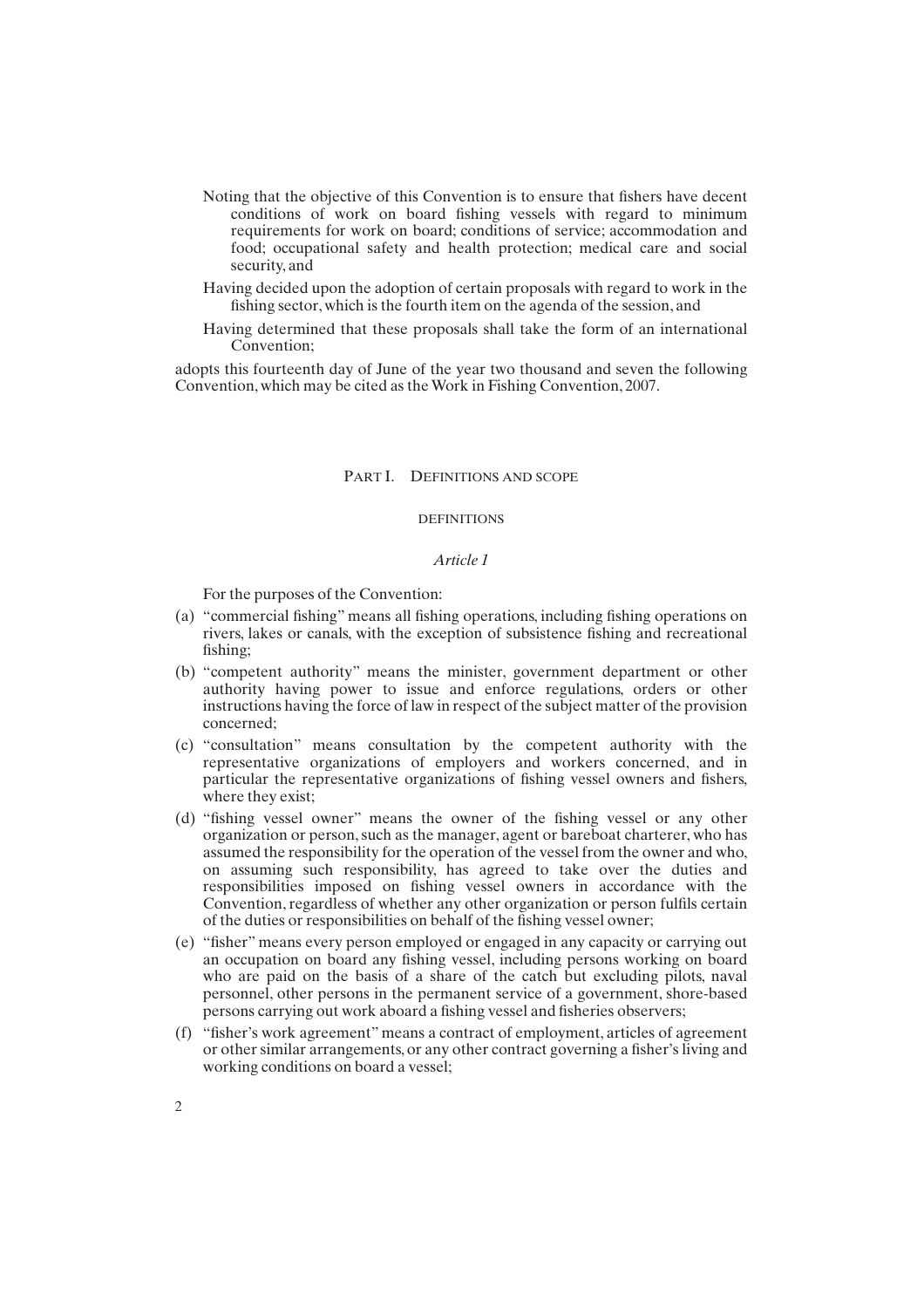- (g) "fishing vessel" or "vessel" means any ship or boat, of any nature whatsoever, irrespective of the form of ownership, used or intended to be used for the purpose of commercial fishing;
- (h) "gross tonnage" means the gross tonnage calculated in accordance with the tonnage measurement regulations contained in Annex I to the International Convention on Tonnage Measurement of Ships, 1969, or any instrument amending or replacing it;
- (i) "length" (L) shall be taken as 96 per cent of the total length on a waterline at 85 per cent of the least moulded depth measured from the keel line, or as the length from the foreside of the stem to the axis of the rudder stock on that waterline, if that be greater. In vessels designed with rake of keel, the waterline on which this length is measured shall be parallel to the designed waterline;
- (j) "length overall" (LOA) shall be taken as the distance in a straight line parallel to the designed waterline between the foremost point of the bow and the aftermost point of the stern;
- (k) "recruitment and placement service" means any person, company, institution, agency or other organization, in the public or the private sector, which is engaged in recruiting fishers on behalf of, or placing fishers with, fishing vessel owners;
- (l) "skipper" means the fisher having command of a fishing vessel.

# **SCOPE**

# *Article 2*

1. Except as otherwise provided herein, this Convention applies to all fishers and all fishing vessels engaged in commercial fishing operations.

2. In the event of doubt as to whether a vessel is engaged in commercial fishing, the question shall be determined by the competent authority after consultation.

3. Any Member, after consultation, may extend, in whole or in part, to fishers working on smaller vessels the protection provided in this Convention for fishers working on vessels of 24 metres in length and over.

### *Article 3*

1. Where the application of the Convention raises special problems of a substantial nature in the light of the particular conditions of service of the fishers or of the fishing vessels' operations concerned, a Member may, after consultation, exclude from the requirements of this Convention, or from certain of its provisions:

(a) fishing vessels engaged in fishing operations in rivers, lakes or canals;

(b) limited categories of fishers or fishing vessels.

2. In case of exclusions under the preceding paragraph, and where practicable, the competent authority shall take measures, as appropriate, to extend progressively the requirements under this Convention to the categories of fishers and fishing vessels concerned.

3. Each Member which ratifies this Convention shall:

- (a) in its first report on the application of this Convention submitted under article 22 of the Constitution of the International Labour Organisation:
	- (i) list any categories of fishers or fishing vessels excluded under paragraph 1;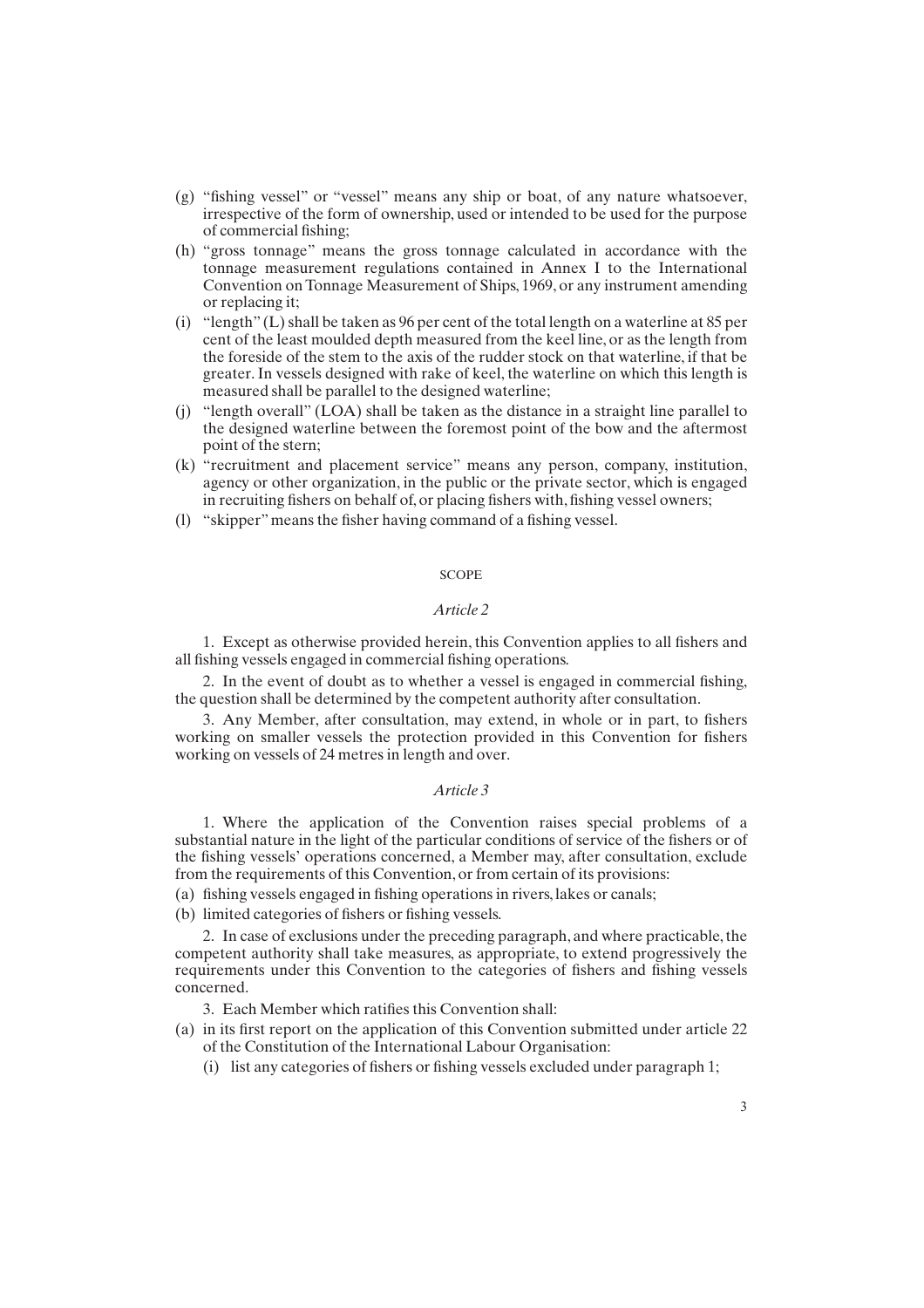- (ii) give the reasons for any such exclusions, stating the respective positions of the representative organizations of employers and workers concerned, in particular the representative organizations of fishing vessel owners and fishers, where they exist; and
- (iii) describe any measures taken to provide equivalent protection to the excluded categories; and
- (b) in subsequent reports on the application of the Convention, describe any measures taken in accordance with paragraph 2.

# *Article 4*

1. Where it is not immediately possible for a Member to implement all of the measures provided for in this Convention owing to special problems of a substantial nature in the light of insufficiently developed infrastructure or institutions, the Member may, in accordance with a plan drawn up in consultation, progressively implement all or some of the following provisions:

- (a) Article 10, paragraph 1;
- (b) Article 10, paragraph 3, in so far as it applies to vessels remaining at sea for more than three days;
- (c) Article 15;
- (d) Article 20;
- (e) Article 33; and
- (f) Article 38.
	- 2. Paragraph 1 does not apply to fishing vessels which:
- (a) are 24 metres in length and over; or
- (b) remain at sea for more than seven days; or
- (c) normally navigate at a distance exceeding 200 nautical miles from the coastline of the flag State or navigate beyond the outer edge of its continental shelf, whichever distance from the coastline is greater; or
- (d) are subject to port State control as provided for in Article 43 of this Convention, except where port State control arises through a situation of force majeure,
- nor to fishers working on such vessels.
	- 3. Each Member which avails itself of the possibility afforded in paragraph 1 shall:
- (a) in its first report on the application of this Convention submitted under article 22 of the Constitution of the International Labour Organisation:
	- (i) indicate the provisions of the Convention to be progressively implemented;
	- (ii) explain the reasons and state the respective positions of representative organizations of employers and workers concerned, and in particular the representative organizations of fishing vessel owners and fishers, where they exist; and
	- (iii) describe the plan for progressive implementation; and
- (b) in subsequent reports on the application of this Convention, describe measures taken with a view to giving effect to all of the provisions of the Convention.

# *Article 5*

1. For the purpose of this Convention, the competent authority, after consultation, may decide to use length overall (LOA) in place of length (L) as the basis for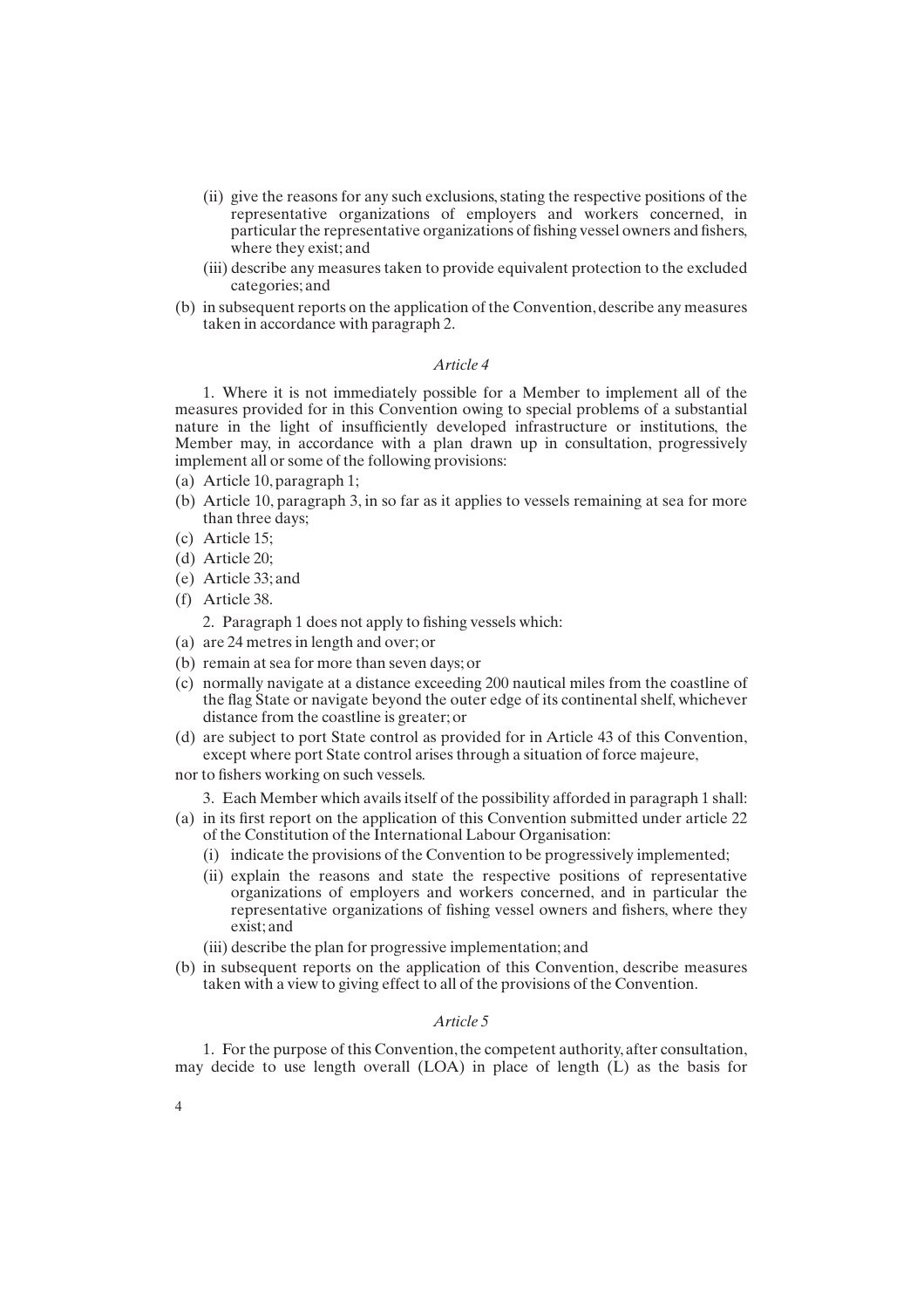measurement, in accordance with the equivalence set out in Annex I. In addition, for the purpose of the paragraphs specified in Annex III of this Convention, the competent authority, after consultation, may decide to use gross tonnage in place of length (L) or length overall (LOA) as the basis for measurement in accordance with the equivalence set out in Annex III.

2. In the reports submitted under article 22 of the Constitution, the Member shall communicate the reasons for the decision taken under this Article and any comments arising from the consultation.

### PART II. GENERAL PRINCIPLES

#### IMPLEMENTATION

### *Article 6*

1. Each Member shall implement and enforce laws, regulations or other measures that it has adopted to fulfil its commitments under this Convention with respect to fishers and fishing vessels under its jurisdiction. Other measures may include collective agreements, court decisions, arbitration awards, or other means consistent with national law and practice.

2. Nothing in this Convention shall affect any law, award or custom, or any agreement between fishing vessel owners and fishers, which ensures more favourable conditions than those provided for in this Convention.

#### COMPETENT AUTHORITY AND COORDINATION

### *Article 7*

Each Member shall:

- (a) designate the competent authority or authorities; and
- (b) establish mechanisms for coordination among relevant authorities for the fishing sector at the national and local levels, as appropriate, and define their functions and responsibilities, taking into account their complementarities and national conditions and practice.

#### RESPONSIBILITIES OF FISHING VESSEL OWNERS, SKIPPERS AND FISHERS

## *Article 8*

1. The fishing vessel owner has the overall responsibility to ensure that the skipper is provided with the necessary resources and facilities to comply with the obligations of this Convention.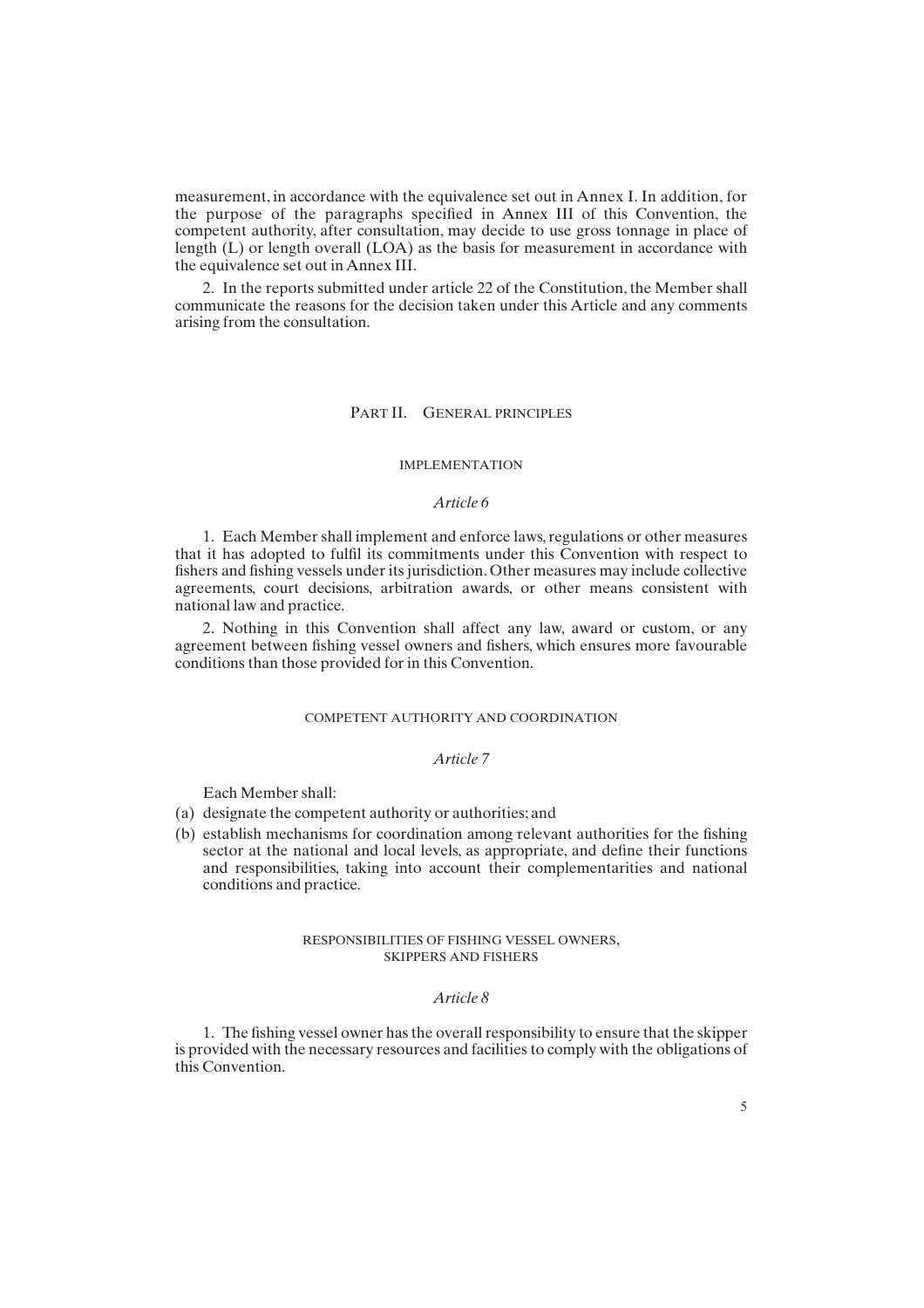2. The skipper has the responsibility for the safety of the fishers on board and the safe operation of the vessel, including but not limited to the following areas:

- (a) providing such supervision as will ensure that, as far as possible, fishers perform their work in the best conditions of safety and health;
- (b) managing the fishers in a manner which respects safety and health, including prevention of fatigue;
- (c) facilitating on-board occupational safety and health awareness training; and
- (d) ensuring compliance with safety of navigation, watchkeeping and associated good seamanship standards.

3. The skipper shall not be constrained by the fishing vessel owner from taking any decision which, in the professional judgement of the skipper, is necessary for the safety of the vessel and its safe navigation and safe operation, or the safety of the fishers on board.

4. Fishers shall comply with the lawful orders of the skipper and applicable safety and health measures.

# PART III. MINIMUM REQUIREMENTS FOR WORK ON BOARD FISHING VESSELS

### MINIMUM AGE

#### *Article 9*

1. The minimum age for work on board a fishing vessel shall be 16 years. However, the competent authority may authorize a minimum age of 15 for persons who are no longer subject to compulsory schooling as provided by national legislation, and who are engaged in vocational training in fishing.

2. The competent authority, in accordance with national laws and practice, may authorize persons of the age of 15 to perform light work during school holidays. In such cases, it shall determine, after consultation, the kinds of work permitted and shall prescribe the conditions in which such work shall be undertaken and the periods of rest required.

3. The minimum age for assignment to activities on board fishing vessels, which by their nature or the circumstances in which they are carried out are likely to jeopardize the health, safety or morals of young persons, shall not be less than 18 years.

4. The types of activities to which paragraph 3 of this Article applies shall be determined by national laws or regulations, or by the competent authority, after consultation, taking into account the risks concerned and the applicable international standards.

5. The performance of the activities referred to in paragraph 3 of this Article as from the age of 16 may be authorized by national laws or regulations, or by decision of the competent authority, after consultation, on condition that the health, safety and morals of the young persons concerned are fully protected and that the young persons concerned have received adequate specific instruction or vocational training and have completed basic pre-sea safety training.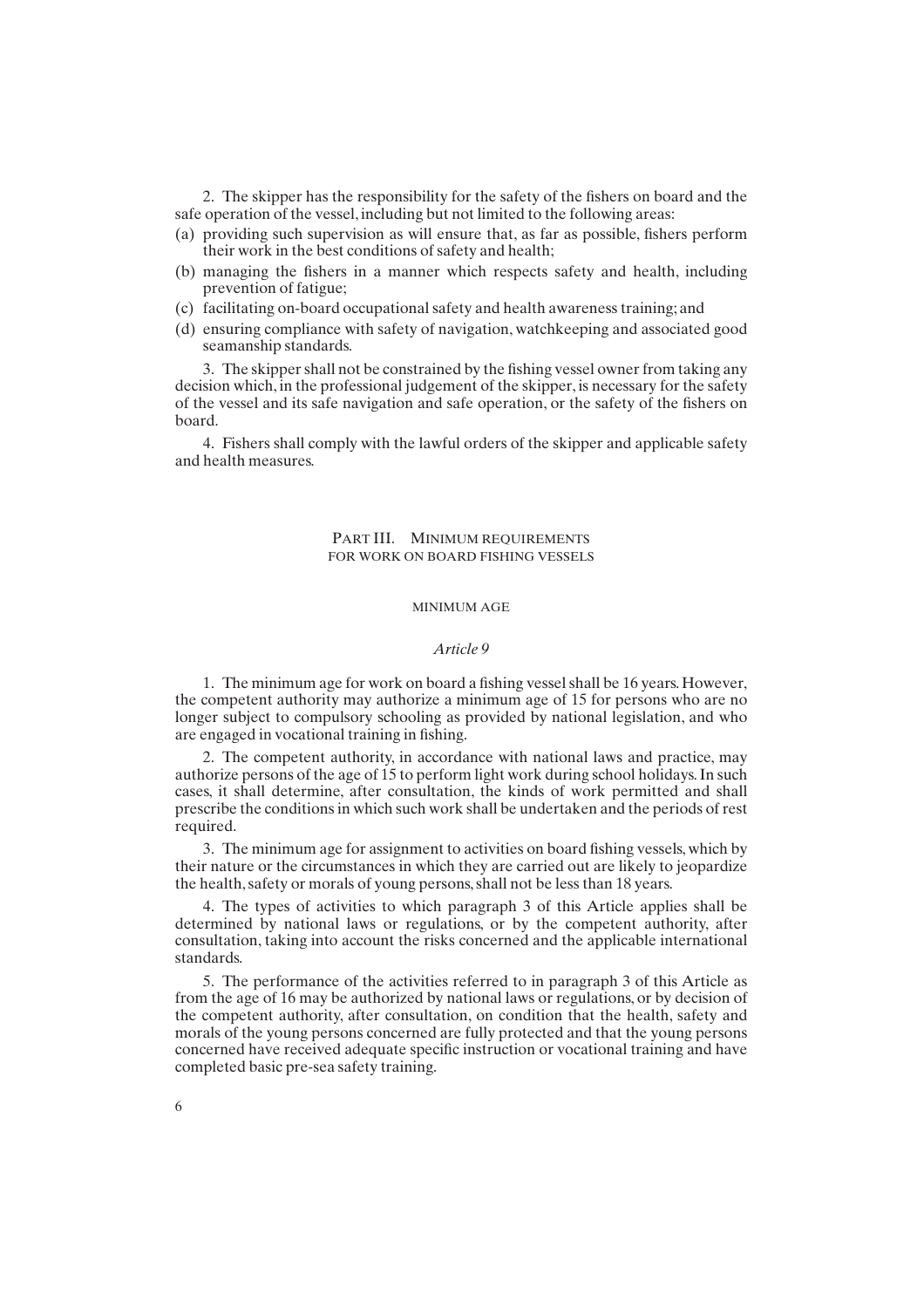6. The engagement of fishers under the age of 18 for work at night shall be prohibited. For the purpose of this Article, "night" shall be defined in accordance with national law and practice. It shall cover a period of at least nine hours starting no later than midnight and ending no earlier than 5 a.m. An exception to strict compliance with the night work restriction may be made by the competent authority when:

- (a) the effective training of the fishers concerned, in accordance with established programmes and schedules, would be impaired; or
- (b) the specific nature of the duty or a recognized training programme requires that fishers covered by the exception perform duties at night and the authority determines, after consultation, that the work will not have a detrimental impact on their health or well-being.

7. Nothing in this Article shall affect any obligations assumed by the Member arising from the ratification of any other international labour Convention.

## MEDICAL EXAMINATION

## *Article 10*

1. No fishers shall work on board a fishing vessel without a valid medical certificate attesting to fitness to perform their duties.

2. The competent authority, after consultation, may grant exemptions from the application of paragraph 1 of this Article, taking into account the safety and health of fishers, size of the vessel, availability of medical assistance and evacuation, duration of the voyage, area of operation, and type of fishing operation.

3. The exemptions in paragraph 2 of this Article shall not apply to a fisher working on a fishing vessel of 24 metres in length and over or which normally remains at sea for more than three days. In urgent cases, the competent authority may permit a fisher to work on such a vessel for a period of a limited and specified duration until a medical certificate can be obtained, provided that the fisher is in possession of an expired medical certificate of a recent date.

# *Article 11*

Each Member shall adopt laws, regulations or other measures providing for:

- (a) the nature of medical examinations;
- (b) the form and content of medical certificates;
- (c) the issue of a medical certificate by a duly qualified medical practitioner or, in the case of a certificate solely concerning eyesight, by a person recognized by the competent authority as qualified to issue such a certificate; these persons shall enjoy full independence in exercising their professional judgement;
- (d) the frequency of medical examinations and the period of validity of medical certificates;
- (e) the right to a further examination by a second independent medical practitioner in the event that a person has been refused a certificate or has had limitations imposed on the work he or she may perform; and
- (f) other relevant requirements.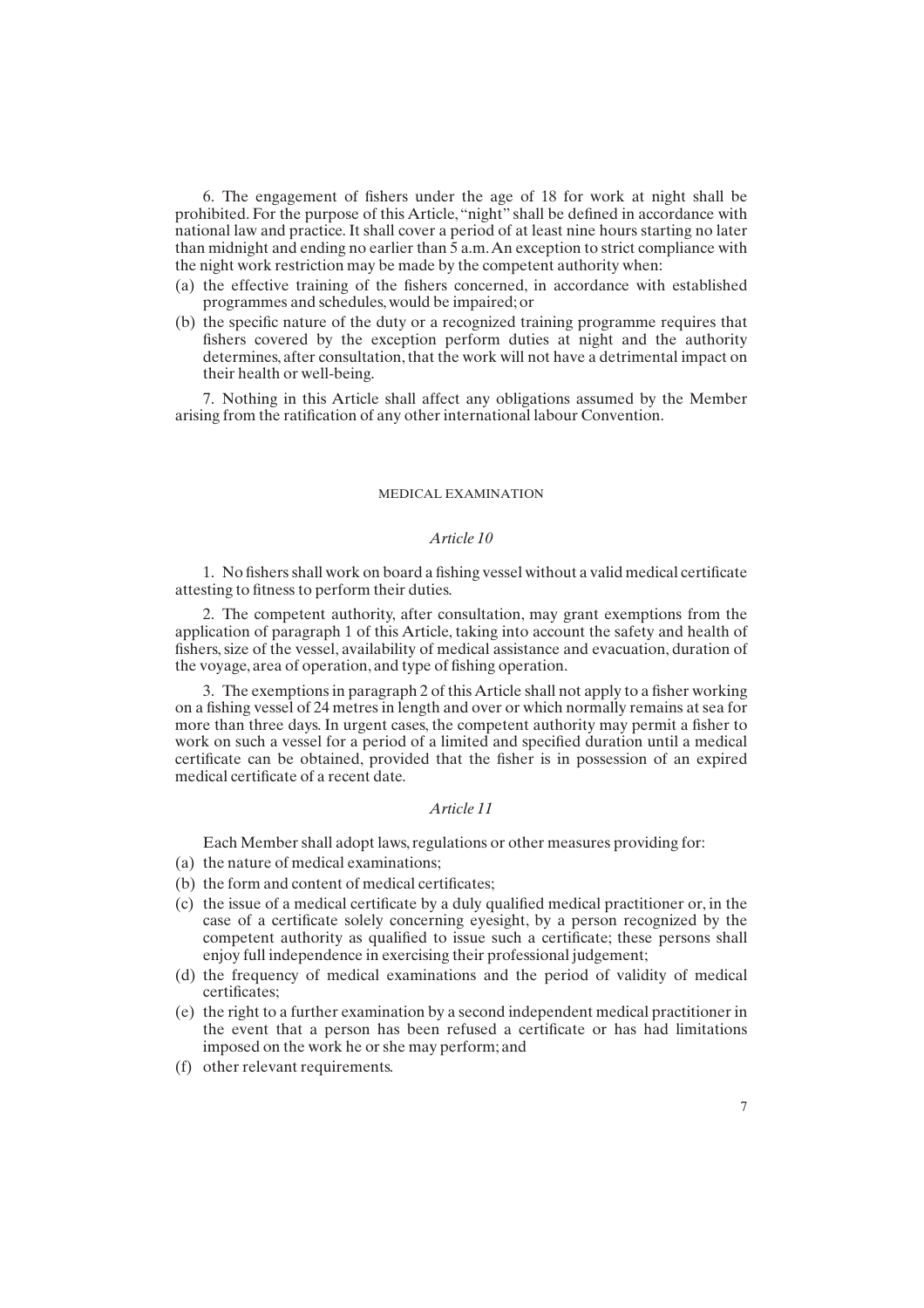# *Article 12*

In addition to the requirements set out in Article 10 and Article 11, on a fishing vessel of 24 metres in length and over, or on a vessel which normally remains at sea for more than three days:

1. The medical certificate of a fisher shall state, at a minimum, that:

- (a) the hearing and sight of the fisher concerned are satisfactory for the fisher's duties on the vessel; and
- (b) the fisher is not suffering from any medical condition likely to be aggravated by service at sea or to render the fisher unfit for such service or to endanger the safety or health of other persons on board.

2. The medical certificate shall be valid for a maximum period of two years unless the fisher is under the age of 18, in which case the maximum period of validity shall be one year.

3. If the period of validity of a certificate expires in the course of a voyage, the certificate shall remain in force until the end of that voyage.

# PART IV. CONDITIONS OF SERVICE

### MANNING AND HOURS OF REST

# *Article 13*

Each Member shall adopt laws, regulations or other measures requiring that owners of fishing vessels flying its flag ensure that:

- (a) their vessels are sufficiently and safely manned for the safe navigation and operation of the vessel and under the control of a competent skipper; and
- (b) fishers are given regular periods of rest of sufficient length to ensure safety and health.

### *Article 14*

1. In addition to the requirements set out in Article 13, the competent authority shall:

- (a) for vessels of 24 metres in length and over, establish a minimum level of manning for the safe navigation of the vessel, specifying the number and the qualifications of the fishers required;
- (b) for fishing vessels regardless of size remaining at sea for more than three days, after consultation and for the purpose of limiting fatigue, establish the minimum hours of rest to be provided to fishers. Minimum hours of rest shall not be less than:
	- (i) ten hours in any 24-hour period; and
	- (ii) 77 hours in any seven-day period.

2. The competent authority may permit, for limited and specified reasons, temporary exceptions to the limits established in paragraph  $1(b)$  of this Article. However, in such circumstances, it shall require that fishers shall receive compensatory periods of rest as soon as practicable.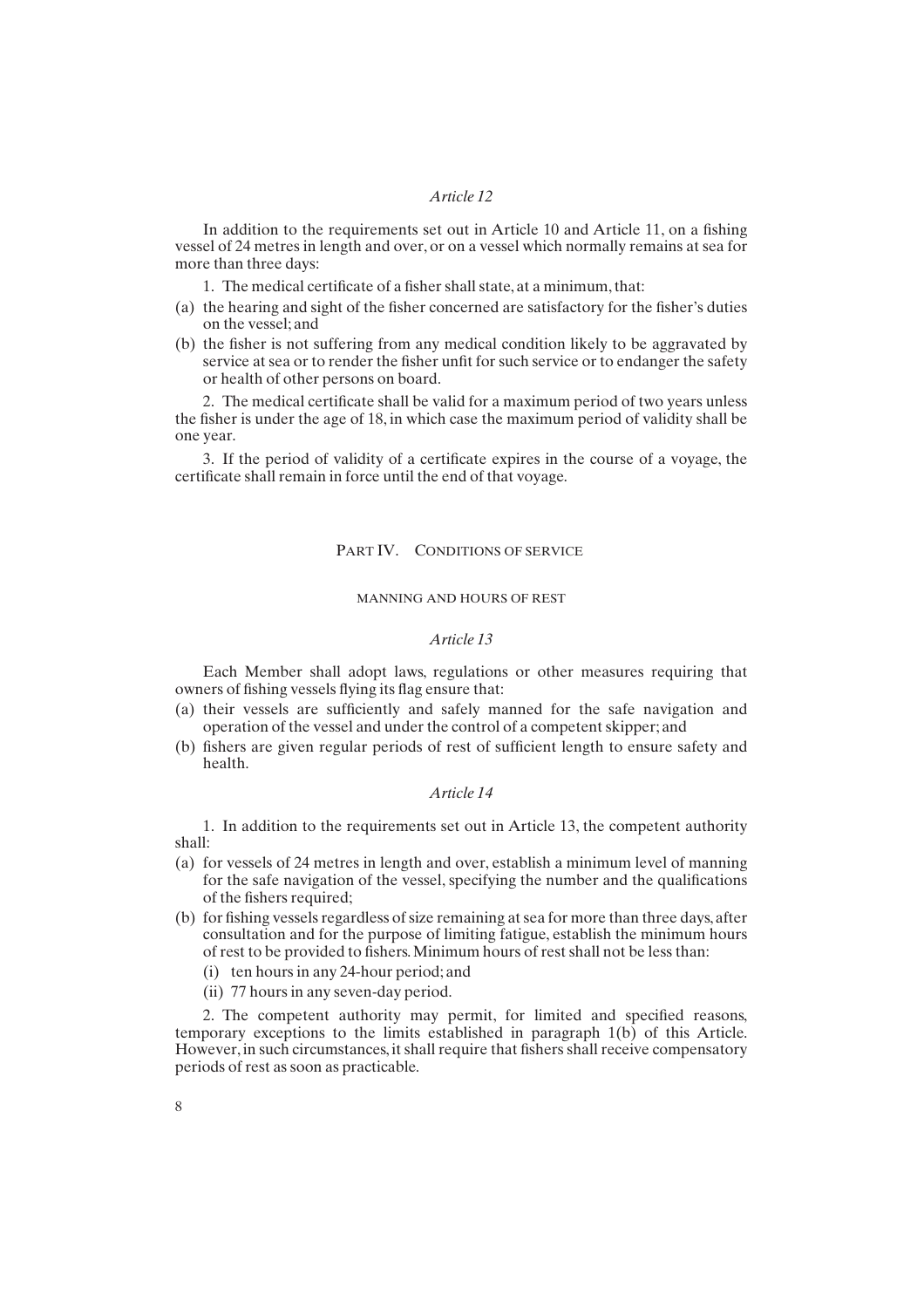3. The competent authority, after consultation, may establish alternative requirements to those in paragraphs 1 and 2 of this Article. However, such alternative requirements shall be substantially equivalent and shall not jeopardize the safety and health of the fishers.

4. Nothing in this Article shall be deemed to impair the right of the skipper of a vessel to require a fisher to perform any hours of work necessary for the immediate safety of the vessel, the persons on board or the catch, or for the purpose of giving assistance to other boats or ships or persons in distress at sea. Accordingly, the skipper may suspend the schedule of hours of rest and require a fisher to perform any hours of work necessary until the normal situation has been restored. As soon as practicable after the normal situation has been restored, the skipper shall ensure that any fishers who have performed work in a scheduled rest period are provided with an adequate period of rest.

### CREW LIST

# *Article 15*

Every fishing vessel shall carry a crew list, a copy of which shall be provided to authorized persons ashore prior to departure of the vessel, or communicated ashore immediately after departure of the vessel. The competent authority shall determine to whom and when such information shall be provided and for what purpose or purposes.

#### FISHER'S WORK AGREEMENT

# *Article 16*

Each Member shall adopt laws, regulations or other measures:

- (a) requiring that fishers working on vessels flying its flag have the protection of a fisher's work agreement that is comprehensible to them and is consistent with the provisions of this Convention; and
- (b) specifying the minimum particulars to be included in fishers' work agreements in accordance with the provisions contained in Annex II.

### *Article 17*

Each Member shall adopt laws, regulations or other measures regarding:

- (a) procedures for ensuring that a fisher has an opportunity to review and seek advice on the terms of the fisher's work agreement before it is concluded;
- (b) where applicable, the maintenance of records concerning the fisher's work under such an agreement; and
- (c) the means of settling disputes in connection with a fisher's work agreement.

#### *Article 18*

The fisher's work agreement, a copy of which shall be provided to the fisher, shall be carried on board and be available to the fisher and, in accordance with national law and practice, to other concerned parties on request.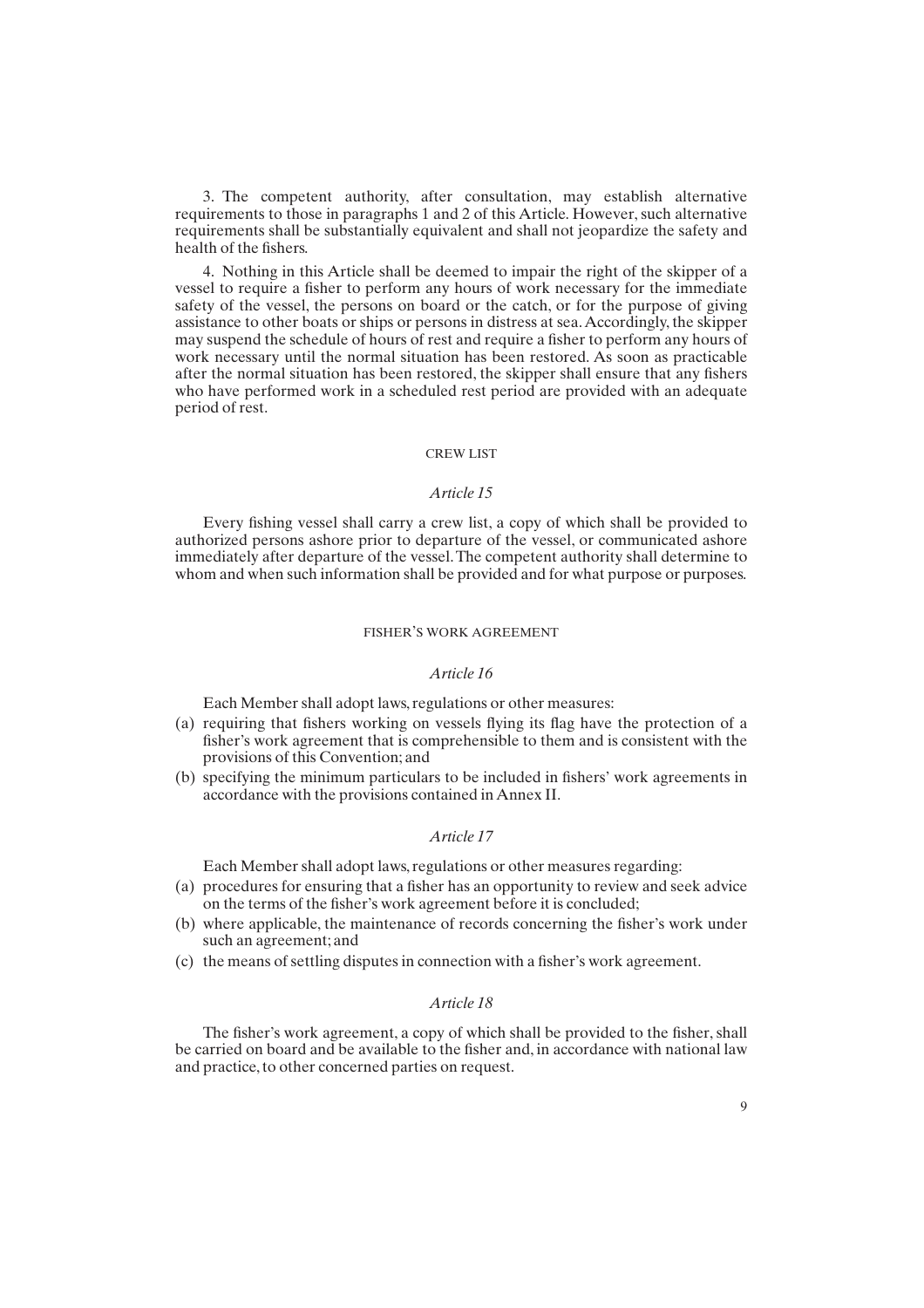## *Article 19*

Articles 16 to 18 and Annex II do not apply to a fishing vessel owner who is also single-handedly operating the vessel.

#### *Article 20*

It shall be the responsibility of the fishing vessel owner to ensure that each fisher has a written fisher's work agreement signed by both the fisher and the fishing vessel owner or by an authorized representative of the fishing vessel owner (or, where fishers are not employed or engaged by the fishing vessel owner, the fishing vessel owner shall have evidence of contractual or similar arrangements) providing decent work and living conditions on board the vessel as required by this Convention.

# REPATRIATION

# *Article 21*

1. Members shall ensure that fishers on a fishing vessel that flies their flag and that enters a foreign port are entitled to repatriation in the event that the fisher's work agreement has expired or has been terminated for justified reasons by the fisher or by the fishing vessel owner, or the fisher is no longer able to carry out the duties required under the work agreement or cannot be expected to carry them out in the specific circumstances. This also applies to fishers from that vessel who are transferred for the same reasons from the vessel to the foreign port.

2. The cost of the repatriation referred to in paragraph 1 of this Article shall be borne by the fishing vessel owner, except where the fisher has been found, in accordance with national laws, regulations or other measures, to be in serious default of his or her work agreement obligations.

3. Members shall prescribe, by means of laws, regulations or other measures, the precise circumstances entitling a fisher covered by paragraph 1 of this Article to repatriation, the maximum duration of service periods on board following which a fisher is entitled to repatriation, and the destinations to which fishers may be repatriated.

4. If a fishing vessel owner fails to provide for the repatriation referred to in this Article, the Member whose flag the vessel flies shall arrange for the repatriation of the fisher concerned and shall be entitled to recover the cost from the fishing vessel owner.

5. National laws and regulations shall not prejudice any right of the fishing vessel owner to recover the cost of repatriation under third party contractual agreements.

# RECRUITMENT AND PLACEMENT

# *Article 22*

# *Recruitment and placement of fishers*

1. Each Member that operates a public service providing recruitment and placement for fishers shall ensure that the service forms part of, or is coordinated with, a public employment service for all workers and employers.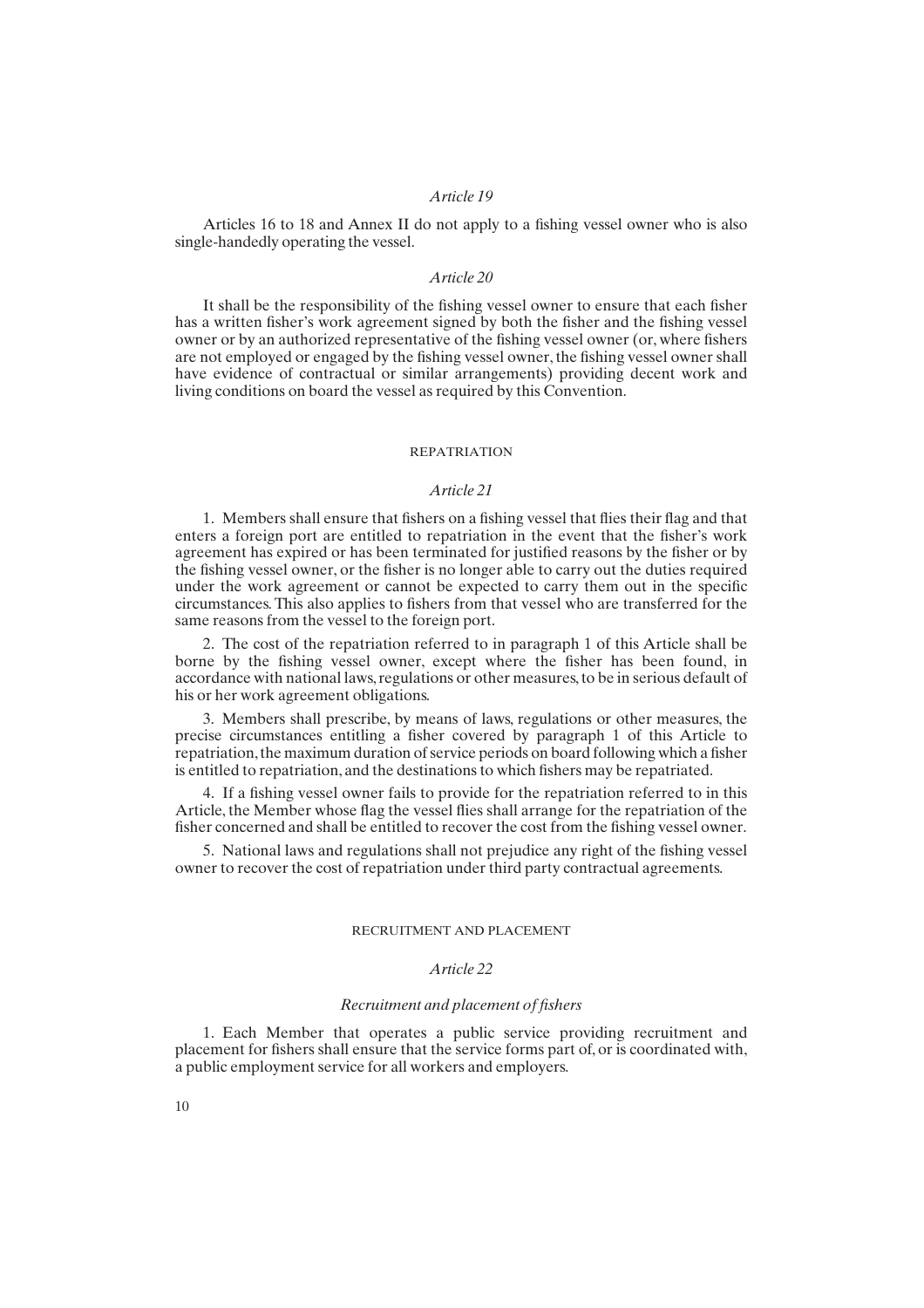2. Any private service providing recruitment and placement for fishers which operates in the territory of a Member shall do so in conformity with a standardized system of licensing or certification or other form of regulation, which shall be established, maintained or modified only after consultation.

3. Each Member shall, by means of laws, regulations or other measures:

- (a) prohibit recruitment and placement services from using means, mechanisms or lists intended to prevent or deter fishers from engaging for work;
- (b) require that no fees or other charges for recruitment or placement of fishers be borne directly or indirectly, in whole or in part, by the fisher; and
- (c) determine the conditions under which any licence, certificate or similar authorization of a private recruitment or placement service may be suspended or withdrawn in case of violation of relevant laws or regulations; and specify the conditions under which private recruitment and placement services can operate.

#### *Private employment agencies*

4. A Member which has ratified the Private Employment Agencies Convention, 1997 (No. 181), may allocate certain responsibilities under this Convention to private employment agencies that provide the services referred to in paragraph 1(b) of Article 1 of that Convention. The respective responsibilities of any such private employment agencies and of the fishing vessel owners, who shall be the "user enterprise" for the purpose of that Convention, shall be determined and allocated, as provided for in Article 12 of that Convention. Such a Member shall adopt laws, regulations or other measures to ensure that no allocation of the respective responsibilities or obligations to the private emloyment agencies providing the service and to the "user enterprise" pursuant to this Convention shall preclude the fisher from asserting a right to a lien arising against the fishing vessel.

5. Notwithstanding the provisions of paragraph 4, the fishing vessel owner shall be liable in the event that the private employment agency defaults on its obligations to a fisher for whom, in the context of the Private Employment Agencies Convention, 1997 (No. 181), the fishing vessel owner is the "user enterprise".

6. Nothing in this Convention shall be deemed to impose on a Member the obligation to allow the operation in its fishing sector of private employment agencies as referred to in paragraph 4 of this Article.

### PAYMENT OF FISHERS

#### *Article 23*

Each Member, after consultation, shall adopt laws, regulations or other measures providing that fishers who are paid a wage are ensured a monthly or other regular payment.

## *Article 24*

Each Member shall require that all fishers working on board fishing vessels shall be given a means to transmit all or part of their payments received, including advances, to their families at no cost.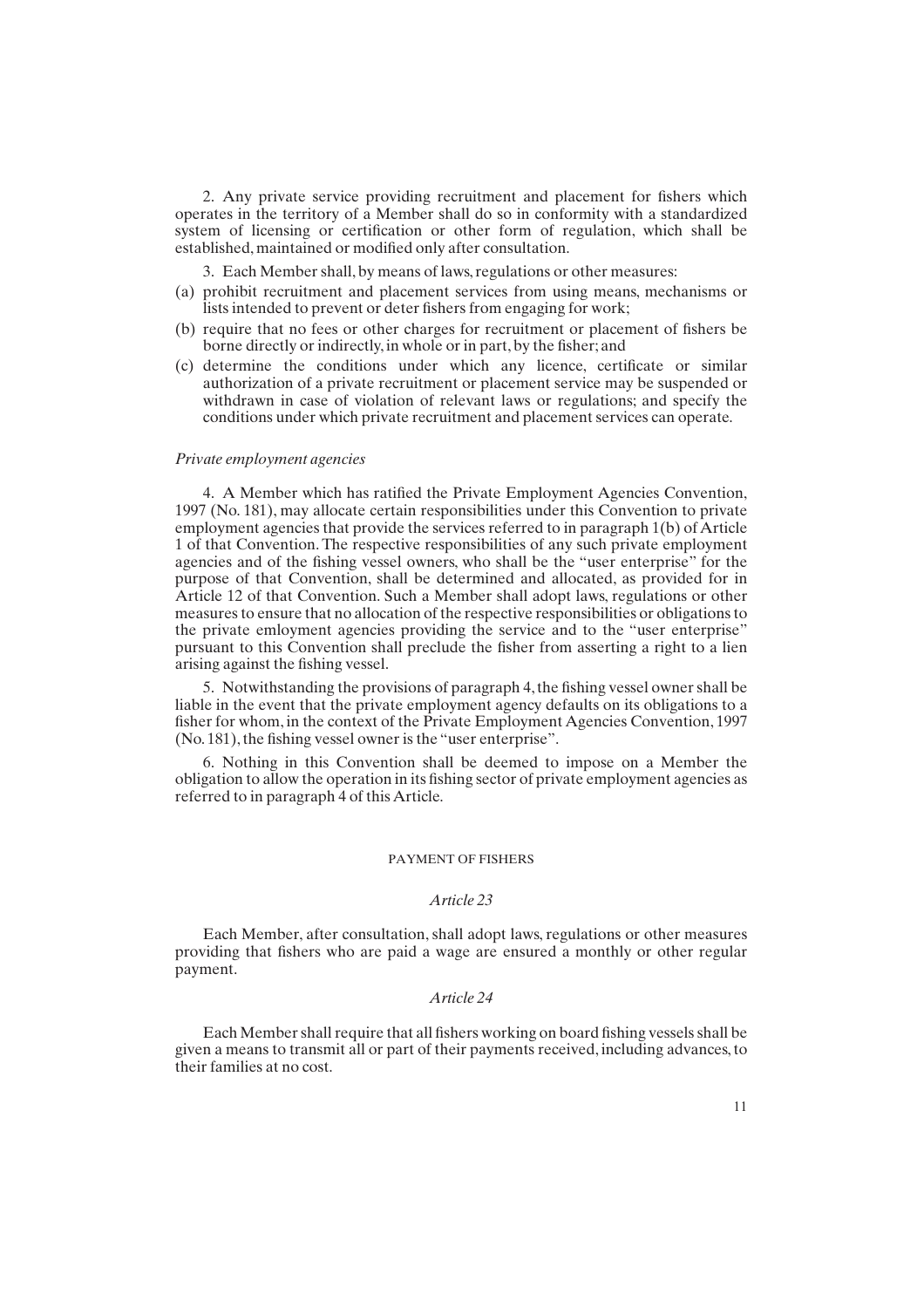# PART V. ACCOMMODATION AND FOOD

# *Article 25*

Each Member shall adopt laws, regulations or other measures for fishing vessels that fly its flag with respect to accommodation, food and potable water on board.

# *Article 26*

Each Member shall adopt laws, regulations or other measures requiring that accommodation on board fishing vessels that fly its flag shall be of sufficient size and quality and appropriately equipped for the service of the vessel and the length of time fishers live on board. In particular, such measures shall address, as appropriate, the following issues:

- (a) approval of plans for the construction or modification of fishing vessels in respect of accommodation;
- (b) maintenance of accommodation and galley spaces with due regard to hygiene and overall safe, healthy and comfortable conditions;
- (c) ventilation, heating, cooling and lighting;
- (d) mitigation of excessive noise and vibration;
- (e) location, size, construction materials, furnishing and equipping of sleeping rooms, mess rooms and other accommodation spaces;
- (f) sanitary facilities, including toilets and washing facilities, and supply of sufficient hot and cold water; and
- (g) procedures for responding to complaints concerning accommodation that does not meet the requirements of this Convention.

#### *Article 27*

Each Member shall adopt laws, regulations or other measures requiring that:

- (a) the food carried and served on board be of a sufficient nutritional value, quality and quantity;
- (b) potable water be of sufficient quality and quantity; and
- (c) the food and water shall be provided by the fishing vessel owner at no cost to the fisher. However, in accordance with national laws and regulations, the cost can be recovered as an operational cost if the collective agreement governing a share system or a fisher's work agreement so provides.

## *Article 28*

1. The laws, regulations or other measures to be adopted by the Member in accordance with Articles 25 to 27 shall give full effect to Annex III concerning fishing vessel accommodation. Annex III may be amended in the manner provided for in Article 45.

2. A Member which is not in a position to implement the provisions of Annex III may, after consultation, adopt provisions in its laws and regulations or other measures which are substantially equivalent to the provisions set out in Annex III, with the exception of provisions related to Article 27.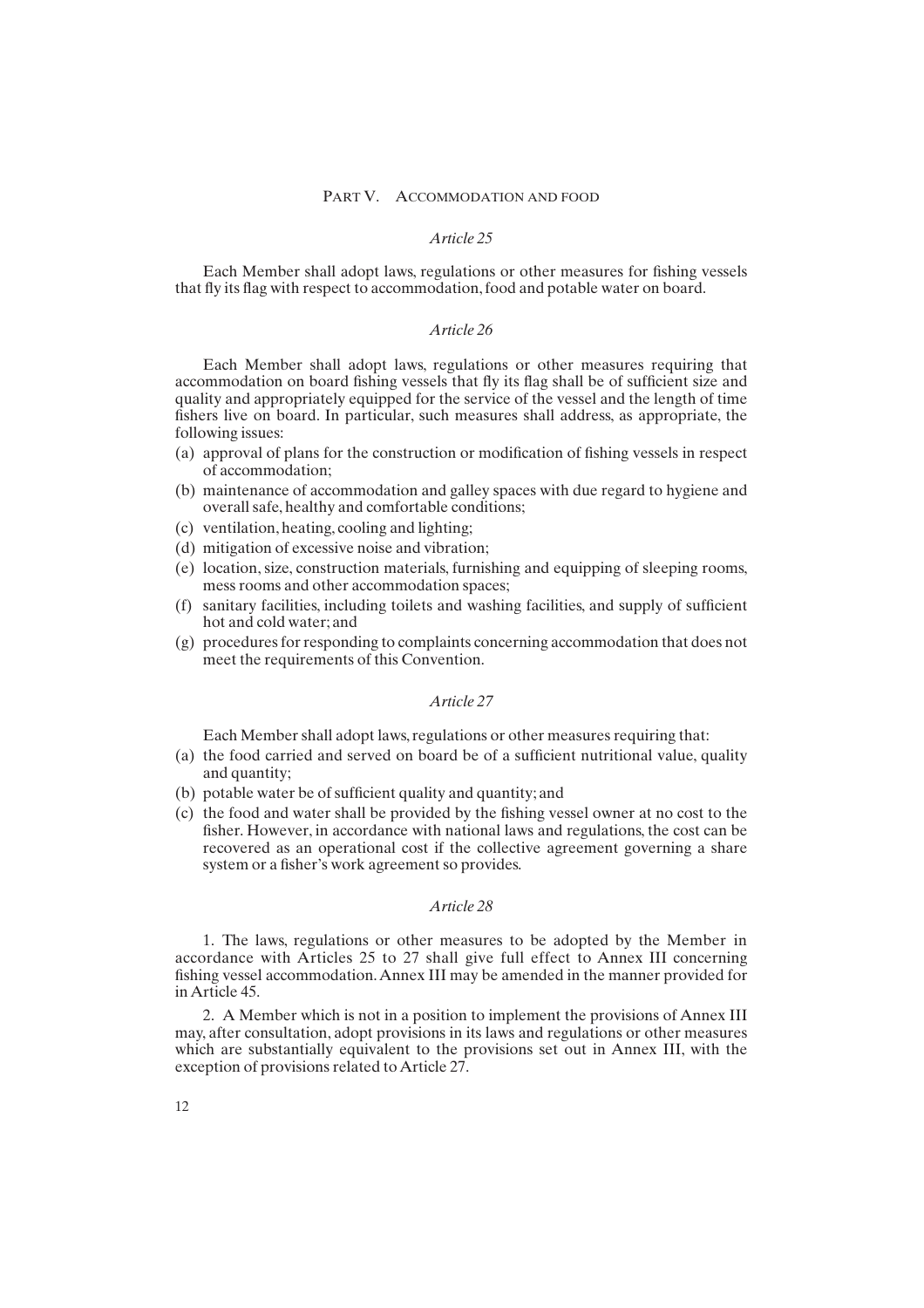# PART VI. MEDICAL CARE, HEALTH PROTECTION AND SOCIAL SECURITY

#### MEDICAL CARE

# *Article 29*

Each Member shall adopt laws, regulations or other measures requiring that:

- (a) fishing vessels carry appropriate medical equipment and medical supplies for the service of the vessel, taking into account the number of fishers on board, the area of operation and the length of the voyage;
- (b) fishing vessels have at least one fisher on board who is qualified or trained in first aid and other forms of medical care and who has the necessary knowledge to use the medical equipment and supplies for the vessel concerned, taking into account the number of fishers on board, the area of operation and the length of the voyage;
- (c) medical equipment and supplies carried on board be accompanied by instructions or other information in a language and format understood by the fisher or fishers referred to in subparagraph (b);
- (d) fishing vessels be equipped for radio or satellite communication with persons or services ashore that can provide medical advice, taking into account the area of operation and the length of the voyage; and
- (e) fishers have the right to medical treatment ashore and the right to be taken ashore in a timely manner for treatment in the event of serious injury or illness.

#### *Article 30*

For fishing vessels of 24 metres in length and over, taking into account the number of fishers on board, the area of operation and the duration of the voyage, each Member shall adopt laws, regulations or other measures requiring that:

- (a) the competent authority prescribe the medical equipment and medical supplies to be carried on board;
- (b) the medical equipment and medical supplies carried on board be properly maintained and inspected at regular intervals established by the competent authority by responsible persons designated or approved by the competent authority;
- (c) the vessels carry a medical guide adopted or approved by the competent authority, or the latest edition of the *International Medical Guide for Ships*;
- (d) the vessels have access to a prearranged system of medical advice to vessels at sea by radio or satellite communication, including specialist advice, which shall be available at all times;
- (e) the vessels carry on board a list of radio or satellite stations through which medical advice can be obtained; and
- (f) to the extent consistent with the Member's national law and practice, medical care while the fisher is on board or landed in a foreign port be provided free of charge to the fisher.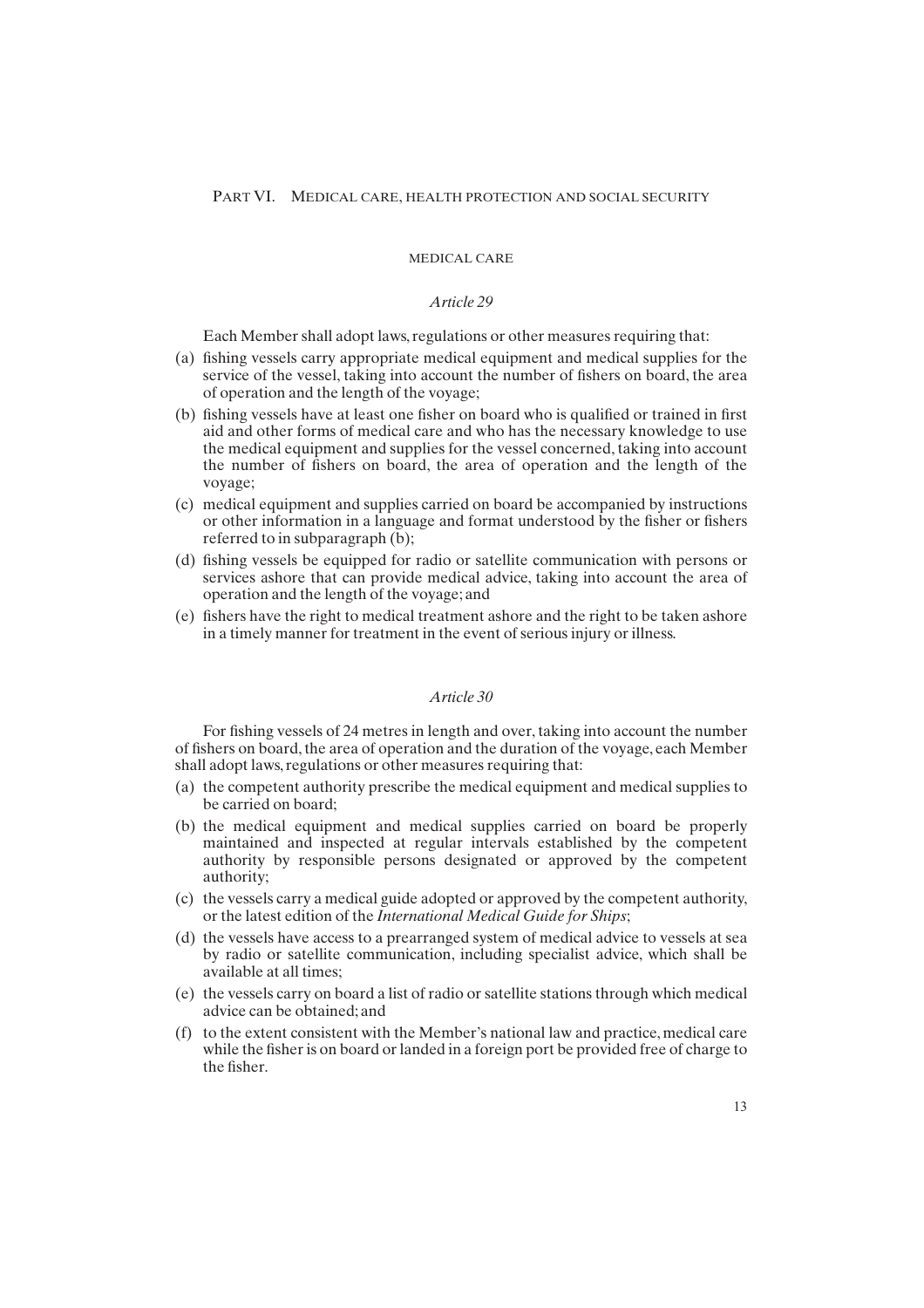# OCCUPATIONAL SAFETY AND HEALTH AND ACCIDENT PREVENTION

#### *Article 31*

Each Member shall adopt laws, regulations or other measures concerning:

- (a) the prevention of occupational accidents, occupational diseases and work-related risks on board fishing vessels, including risk evaluation and management, training and on-board instruction of fishers;
- (b) training for fishers in the handling of types of fishing gear they will use and in the knowledge of the fishing operations in which they will be engaged;
- (c) the obligations of fishing vessel owners, fishers and others concerned, due account being taken of the safety and health of fishers under the age of 18;
- (d) the reporting and investigation of accidents on board fishing vessels flying its flag; and
- (e) the setting up of joint committees on occupational safety and health or, after consultation, of other appropriate bodies.

# *Article 32*

1. The requirements of this Article shall apply to fishing vessels of 24 metres in length and over normally remaining at sea for more than three days and, after consultation, to other vessels, taking into account the number of fishers on board, the area of operation, and the duration of the voyage.

2. The competent authority shall:

- (a) after consultation, require that the fishing vessel owner, in accordance with national laws, regulations, collective bargaining agreements and practice, establish on-board procedures for the prevention of occupational accidents, injuries and diseases, taking into account the specific hazards and risks on the fishing vessel concerned; and
- (b) require that fishing vessel owners, skippers, fishers and other relevant persons be provided with sufficient and suitable guidance, training material, or other appropriate information on how to evaluate and manage risks to safety and health on board fishing vessels.
	- 3. Fishing vessel owners shall:
- (a) ensure that every fisher on board is provided with appropriate personal protective clothing and equipment;
- (b) ensure that every fisher on board has received basic safety training approved by the competent authority; the competent authority may grant written exemptions from this requirement for fishers who have demonstrated equivalent knowledge and experience; and
- (c) ensure that fishers are sufficiently and reasonably familiarized with equipment and its methods of operation, including relevant safety measures, prior to using the equipment or participating in the operations concerned.

# *Article 33*

Risk evaluation in relation to fishing shall be conducted, as appropriate, with the participation of fishers or their representatives.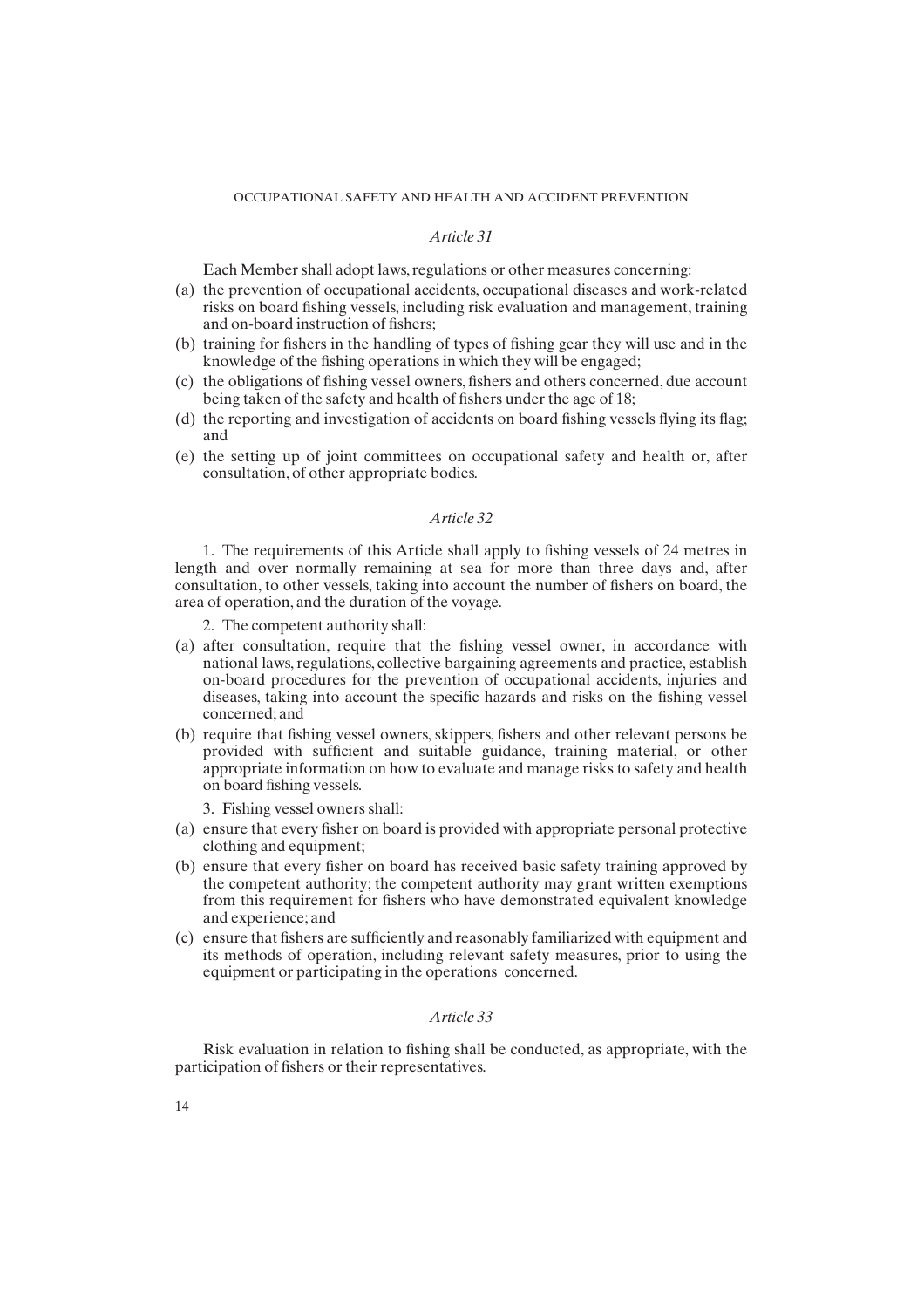# SOCIAL SECURITY

#### *Article 34*

Each Member shall ensure that fishers ordinarily resident in its territory, and their dependants to the extent provided in national law, are entitled to benefit from social security protection under conditions no less favourable than those applicable to other workers, including employed and self-employed persons, ordinarily resident in its territory.

## *Article 35*

Each Member shall undertake to take steps, according to national circumstances, to achieve progressively comprehensive social security protection for all fishers who are ordinarily resident in its territory.

#### *Article 36*

Members shall cooperate through bilateral or multilateral agreements or other arrangements, in accordance with national laws, regulations or practice:

- (a) to achieve progressively comprehensive social security protection for fishers, taking into account the principle of equality of treatment irrespective of nationality; and
- (b) to ensure the maintenance of social security rights which have been acquired or are in the course of acquisition by all fishers regardless of residence.

# *Article 37*

Notwithstanding the attribution of responsibilities in Articles 34, 35 and 36, Members may determine, through bilateral and multilateral agreements and through provisions adopted in the framework of regional economic integration organizations, other rules concerning the social security legislation to which fishers are subject.

### PROTECTION IN THE CASE OF WORK-RELATED SICKNESS, INJURY OR DEATH

## *Article 38*

1. Each Member shall take measures to provide fishers with protection, in accordance with national laws, regulations or practice, for work-related sickness, injury or death.

2. In the event of injury due to occupational accident or disease, the fisher shall have access to:

(a) appropriate medical care; and

- (b) the corresponding compensation in accordance with national laws and regulations. 3. Taking into account the characteristics within the fishing sector, the protection
- referred to in paragraph 1 of this Article may be ensured through:
- (a) a system for fishing vessel owners' liability; or

(b) compulsory insurance, workers' compensation or other schemes.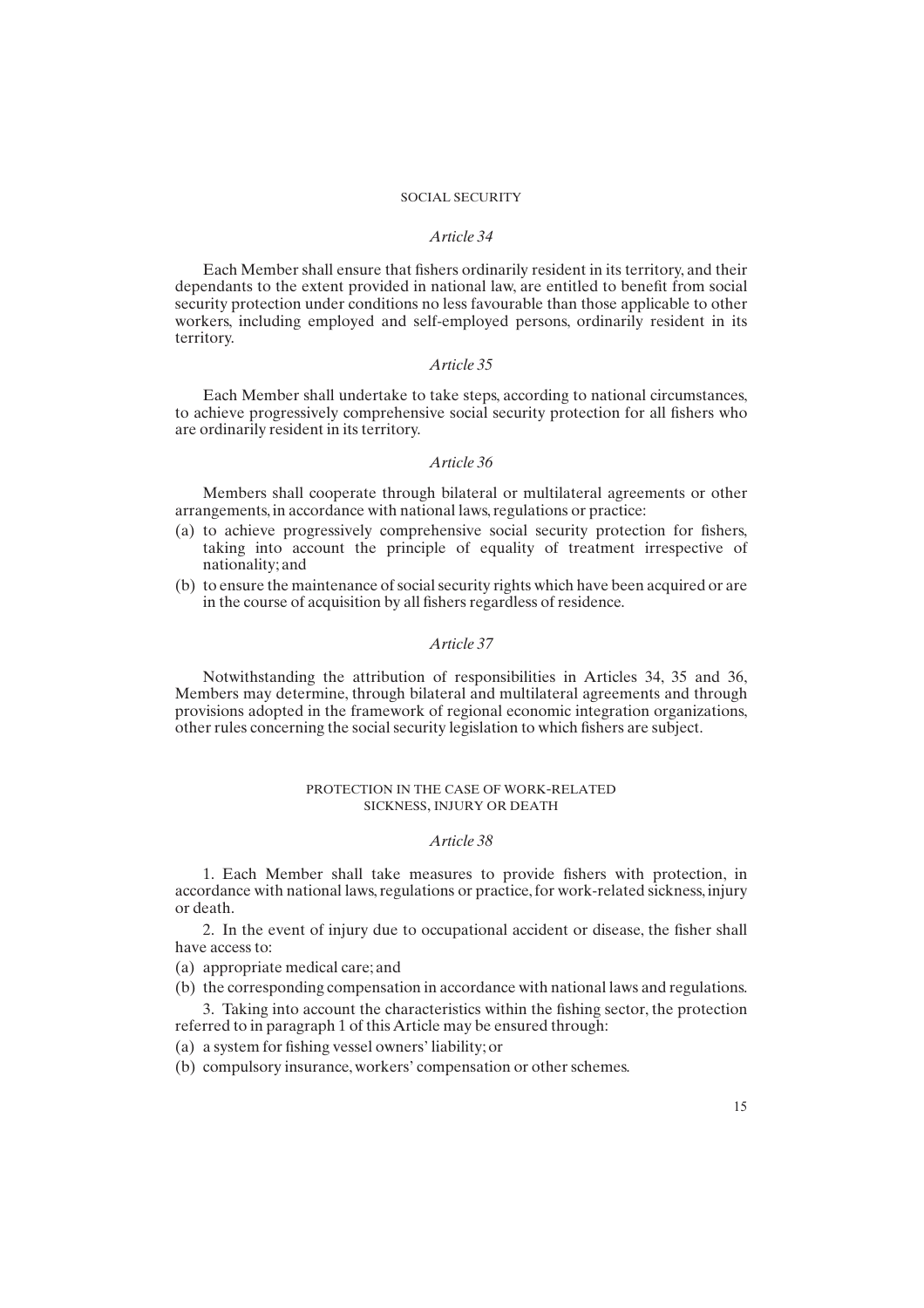### *Article 39*

1. In the absence of national provisions for fishers, each Member shall adopt laws, regulations or other measures to ensure that fishing vessel owners are responsible for the provision to fishers on vessels flying its flag, of health protection and medical care while employed or engaged or working on a vessel at sea or in a foreign port. Such laws, regulations or other measures shall ensure that fishing vessel owners are responsible for defraying the expenses of medical care, including related material assistance and support, during medical treatment in a foreign country, until the fisher has been repatriated.

2. National laws or regulations may permit the exclusion of the liability of the fishing vessel owner if the injury occurred otherwise than in the service of the vessel or the sickness or infirmity was concealed during engagement, or the injury or sickness was due to wilful misconduct of the fisher.

# PART VII. COMPLIANCE AND ENFORCEMENT

# *Article 40*

Each Member shall effectively exercise its jurisdiction and control over vessels that fly its flag by establishing a system for ensuring compliance with the requirements of this Convention including, as appropriate, inspections, reporting, monitoring, complaint procedures, appropriate penalties and corrective measures, in accordance with national laws or regulations.

#### *Article 41*

1. Members shall require that fishing vessels remaining at sea for more than three days, which:

(a) are 24 metres in length and over; or

(b) normally navigate at a distance exceeding 200 nautical miles from the coastline of the flag State or navigate beyond the outer edge of its continental shelf, whichever distance from the coastline is greater,

carry a valid document issued by the competent authority stating that the vessel has been inspected by the competent authority or on its behalf, for compliance with the provisions of this Convention concerning living and working conditions.

2. The period of validity of such document may coincide with the period of validity of a national or an international fishing vessel safety certificate, but in no case shall such period of validity exceed five years.

#### *Article 42*

1. The competent authority shall appoint a sufficient number of qualified inspectors to fulfil its responsibilities under Article 41.

2. In establishing an effective system for the inspection of living and working conditions on board fishing vessels, a Member, where appropriate, may authorize public institutions or other organizations that it recognizes as competent and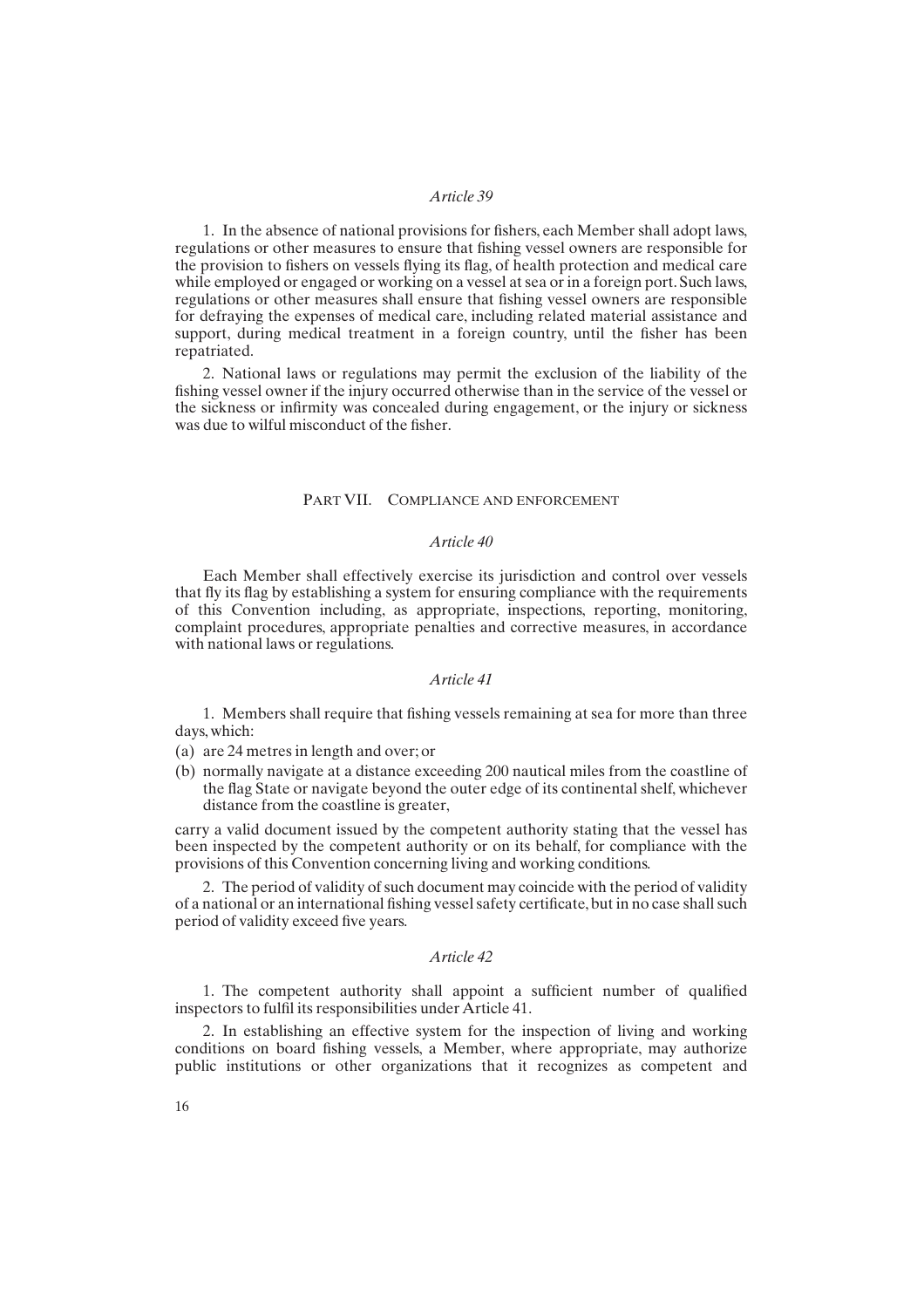independent to carry out inspections and issue documents. In all cases, the Member shall remain fully responsible for the inspection and issuance of the related documents concerning the living and working conditions of the fishers on fishing vessels that fly its flag.

# *Article 43*

1. A Member which receives a complaint or obtains evidence that a fishing vessel that flies its flag does not conform to the requirements of this Convention shall take the steps necessary to investigate the matter and ensure that action is taken to remedy any deficiencies found.

2. If a Member, in whose port a fishing vessel calls in the normal course of its business or for operational reasons, receives a complaint or obtains evidence that such vessel does not conform to the requirements of this Convention, it may prepare a report addressed to the government of the flag State of the vessel, with a copy to the Director-General of the International Labour Office, and may take measures necessary to rectify any conditions on board which are clearly hazardous to safety or health.

3. In taking the measures referred to in paragraph 2 of this Article, the Member shall notify forthwith the nearest representative of the flag State and, if possible, shall have such representative present. The Member shall not unreasonably detain or delay the vessel.

4. For the purpose of this Article, the complaint may be submitted by a fisher, a professional body, an association, a trade union or, generally, any person with an interest in the safety of the vessel, including an interest in safety or health hazards to the fishers on board.

5. This Article does not apply to complaints which a Member considers to be manifestly unfounded.

# *Article 44*

Each Member shall apply this Convention in such a way as to ensure that the fishing vessels flying the flag of any State that has not ratified this Convention do not receive more favourable treatment than fishing vessels that fly the flag of any Member that has ratified it.

### PART VIII. AMENDMENT OF ANNEXES I, II AND III

### *Article 45*

1. Subject to the relevant provisions of this Convention, the International Labour Conference may amend Annexes I, II and III. The Governing Body of the International Labour Office may place an item on the agenda of the Conference regarding proposals for such amendments established by a tripartite meeting of experts. The decision to adopt the proposals shall require a majority of two-thirds of the votes cast by the delegates present at the Conference, including at least half the Members that have ratified this Convention.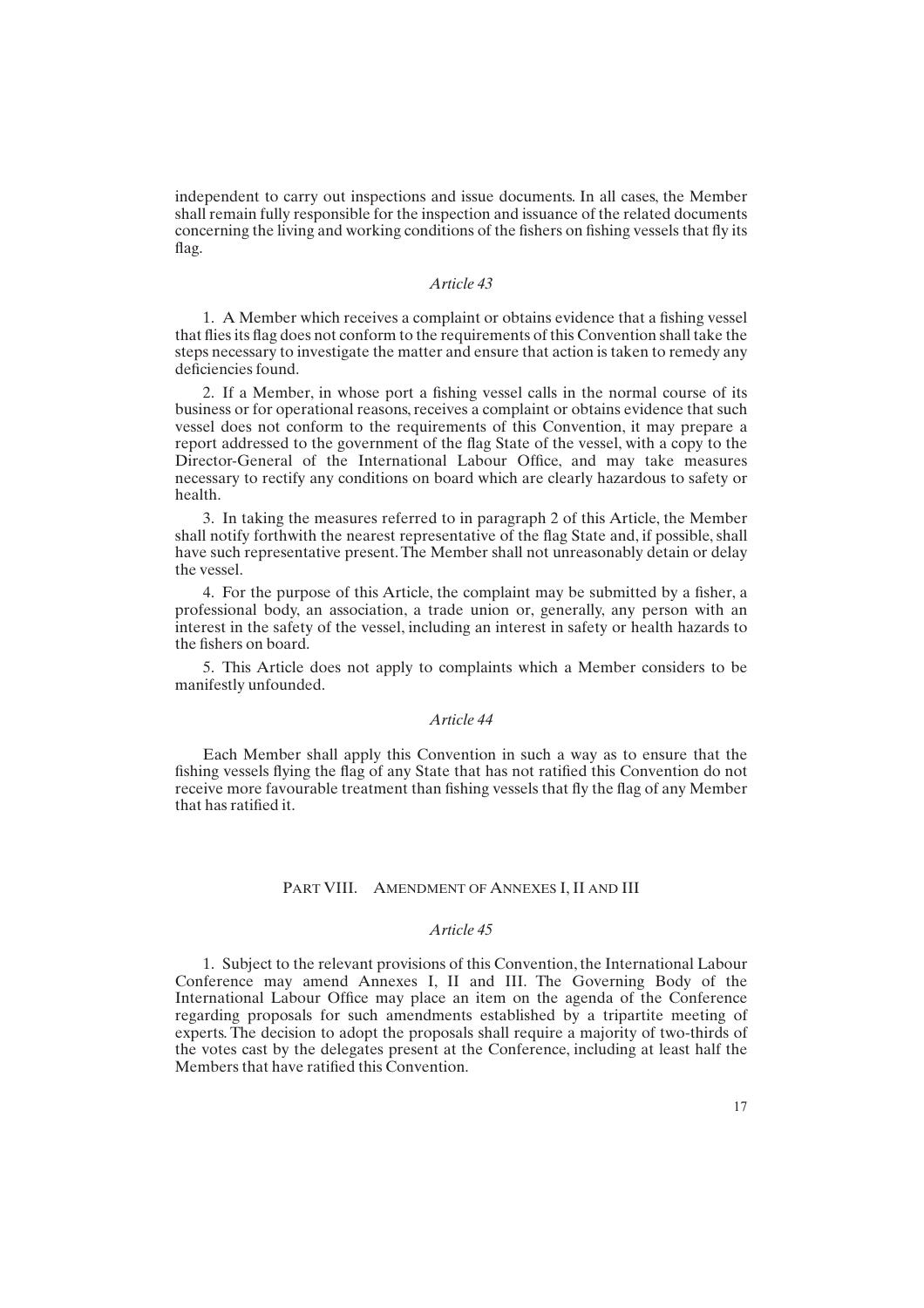2. Any amendment adopted in accordance with paragraph 1 of this Article shall enter into force six months after the date of its adoption for any Member that has ratified this Convention, unless such Member has given written notice to the Director-General of the International Labour Office that it shall not enter into force for that Member, or shall only enter into force at a later date upon subsequent written notification.

# PART IX. FINAL PROVISIONS

#### *Article 46*

This Convention revises the Minimum Age (Fishermen) Convention, 1959 (No. 112), the Medical Examination (Fishermen) Convention, 1959 (No. 113), the Fishermen's Articles of Agreement Convention, 1959 (No. 114), and the Accommodation of Crews (Fishermen) Convention, 1966 (No. 126).

## *Article 47*

The formal ratifications of this Convention shall be communicated to the Director-General of the International Labour Office for registration.

# *Article 48*

1. This Convention shall be binding only upon those Members of the International Labour Organization whose ratifications have been registered with the Director-General of the International Labour Office.

2. It shall come into force 12 months after the date on which the ratifications of ten Members, eight of which are coastal States, have been registered with the Director-General.

3. Thereafter, this Convention shall come into force for any Member 12 months after the date on which its ratification is registered.

#### *Article 49*

1. A Member which has ratified this Convention may denounce it after the expiration of ten years from the date on which the Convention first comes into force, by an act communicated to the Director-General of the International Labour Office for registration. Such denunciation shall not take effect until one year after the date on which it is registered.

2. Each Member which has ratified this Convention and which does not, within the year following the expiration of the period of ten years mentioned in the preceding paragraph, exercise the right of denunciation provided for in this Article, will be bound for another period of ten years and, thereafter, may denounce this Convention within the first year of each new period of ten years under the terms provided for in this Article.

#### *Article 50*

1. The Director-General of the International Labour Office shall notify all Members of the International Labour Organization of the registration of all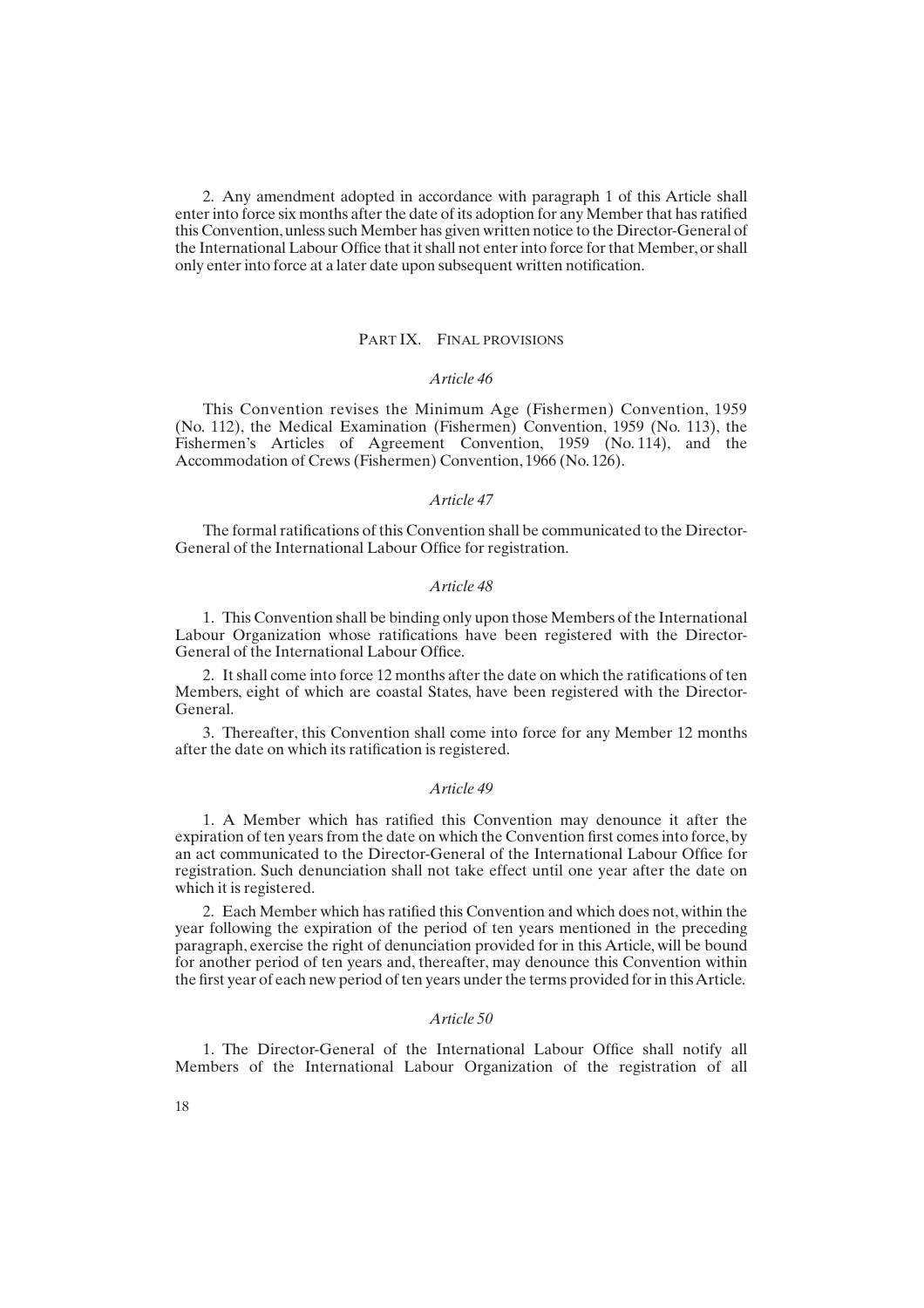ratifications, declarations and denunciations that have been communicated by the Members of the Organization.

2. When notifying the Members of the Organization of the registration of the last of the ratifications required to bring the Convention into force, the Director-General shall draw the attention of the Members of the Organization to the date upon which the Convention will come into force.

### *Article 51*

The Director-General of the International Labour Office shall communicate to the Secretary-General of the United Nations for registration in accordance with Article 102 of the Charter of the United Nations full particulars of all ratifications, declarations and denunciations registered by the Director-General.

# *Article 52*

At such times as it may consider necessary, the Governing Body of the International Labour Office shall present to the General Conference a report on the working of this Convention and shall examine the desirability of placing on the agenda of the Conference the question of its revision in whole or in part, taking into account also the provisions of Article 45.

# *Article 53*

1. Should the Conference adopt a new Convention revising this Convention, then, unless the new Convention otherwise provides:

- (a) the ratification by a Member of the new revising Convention shall *ipso jure* involve the immediate denunciation of this Convention, notwithstanding the provisions of Article 49 above, if and when the new revising Convention shall have come into force;
- (b) as from the date when the new revising Convention comes into force this Convention shall cease to be open to ratification by the Members.

2. This Convention shall in any case remain in force in its actual form and content for those Members which have ratified it but have not ratified the revising Convention.

#### *Article 54*

The English and French versions of the text of this Convention are equally authoritative.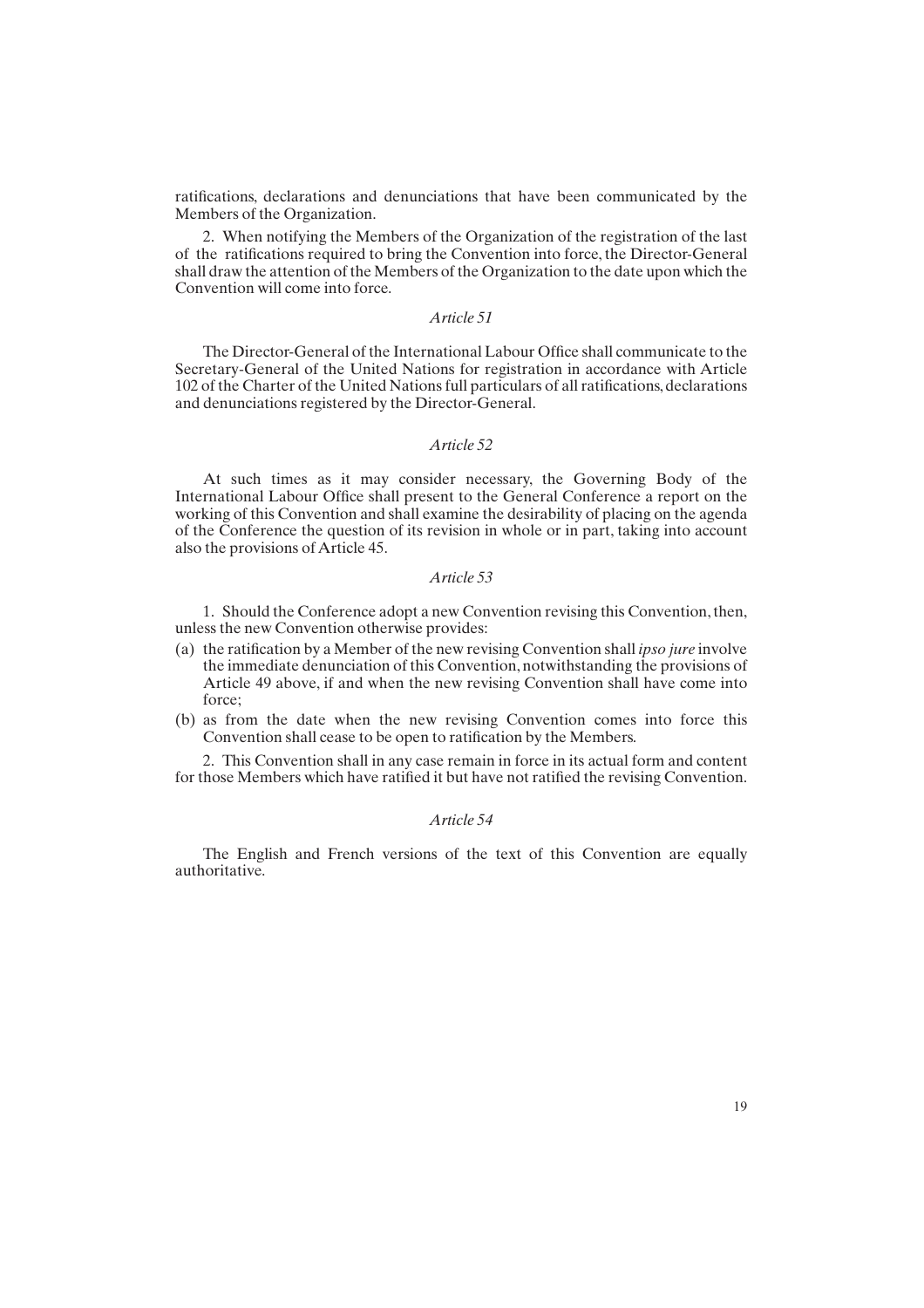# ANNEX I

# EQUIVALENCE IN MEASUREMENT

For the purpose of this Convention, where the competent authority, after consultation, decides to use length overall (LOA) rather than length (L) as the basis of measurement:

- (a) a length overall (LOA) of 16.5 metres shall be considered equivalent to a length (L) of 15 metres;
- (b) a length overall (LOA) of 26.5 metres shall be considered equivalent to a length (L) of 24 metres;
- (c) a length overall (LOA) of 50 metres shall be considered equivalent to a length (L) of 45 metres.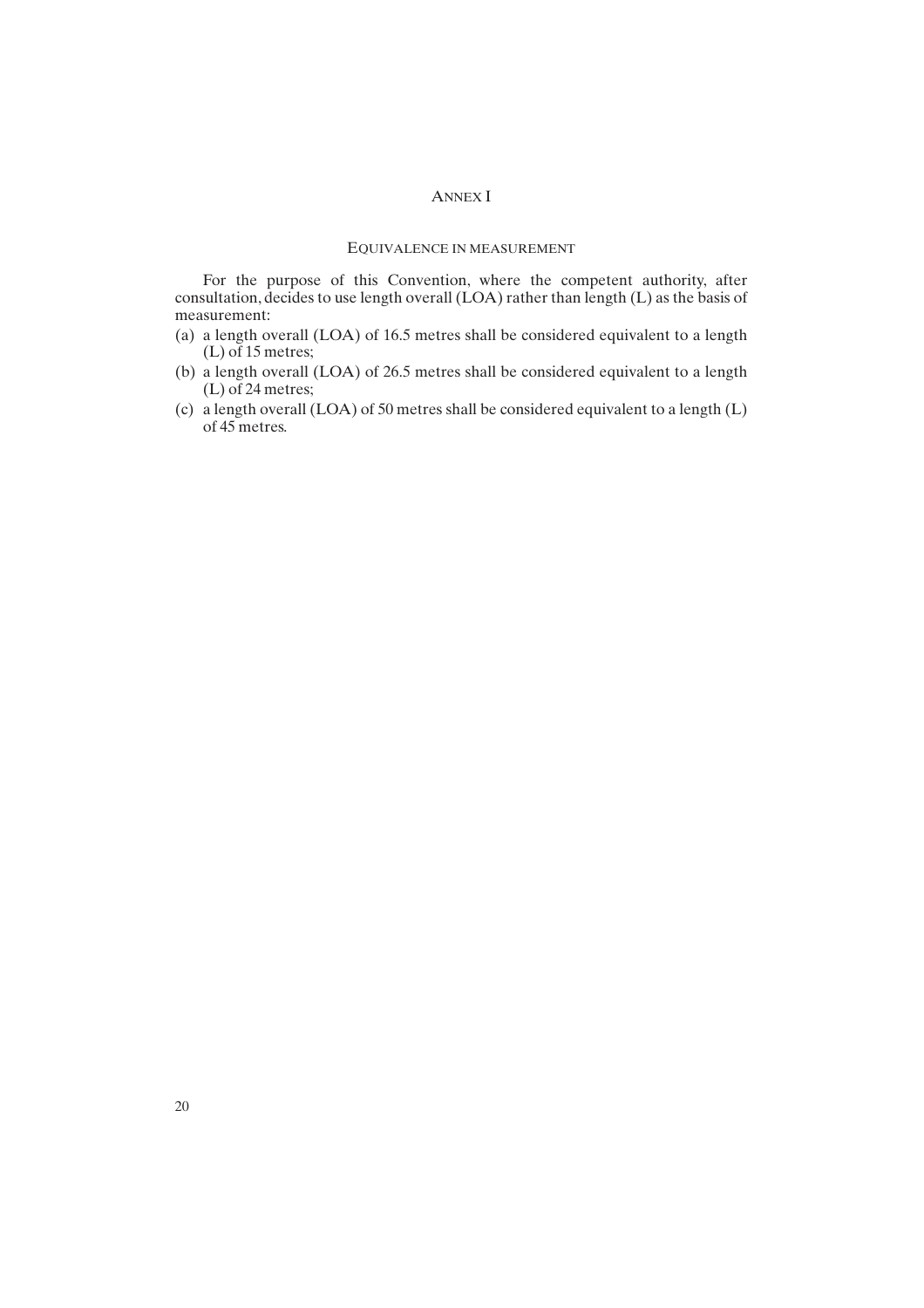# ANNEX II

#### FISHER'S WORK AGREEMENT

The fisher's work agreement shall contain the following particulars, except in so far as the inclusion of one or more of them is rendered unnecessary by the fact that the matter is regulated in another manner by national laws or regulations, or a collective bargaining agreement where applicable:

- (a) the fisher's family name and other names, date of birth or age, and birthplace;
- (b) the place at which and date on which the agreement was concluded;
- (c) the name of the fishing vessel or vessels and the registration number of the vessel or vessels on board which the fisher undertakes to work;
- (d) the name of the employer, or fishing vessel owner, or other party to the agreement with the fisher;
- (e) the voyage or voyages to be undertaken, if this can be determined at the time of making the agreement;
- (f) the capacity in which the fisher is to be employed or engaged;
- (g) if possible, the place at which and date on which the fisher is required to report on board for service;
- (h) the provisions to be supplied to the fisher, unless some alternative system is provided for by national law or regulation;
- (i) the amount of wages, or the amount of the share and the method of calculating such share if remuneration is to be on a share basis, or the amount of the wage and share and the method of calculating the latter if remuneration is to be on a combined basis, and any agreed minimum wage;
- (j) the termination of the agreement and the conditions thereof, namely:
	- (i) if the agreement has been made for a definite period, the date fixed for its expiry;
	- (ii) if the agreement has been made for a voyage, the port of destination and the time which has to expire after arrival before the fisher shall be discharged;
	- (iii) if the agreement has been made for an indefinite period, the conditions which shall entitle either party to rescind it, as well as the required period of notice for rescission, provided that such period shall not be less for the employer, or fishing vessel owner or other party to the agreement with the fisher;
- (k) the protection that will cover the fisher in the event of sickness, injury or death in connection with service;
- (l) the amount of paid annual leave or the formula used for calculating leave, where applicable;
- (m) the health and social security coverage and benefits to be provided to the fisher by the employer, fishing vessel owner, or other party or parties to the fisher's work agreement, as applicable;
- (n) the fisher's entitlement to repatriation;
- (o) a reference to the collective bargaining agreement, where applicable;
- (p) the minimum periods of rest, in accordance with national laws, regulations or other measures; and
- (q) any other particulars which national law or regulation may require.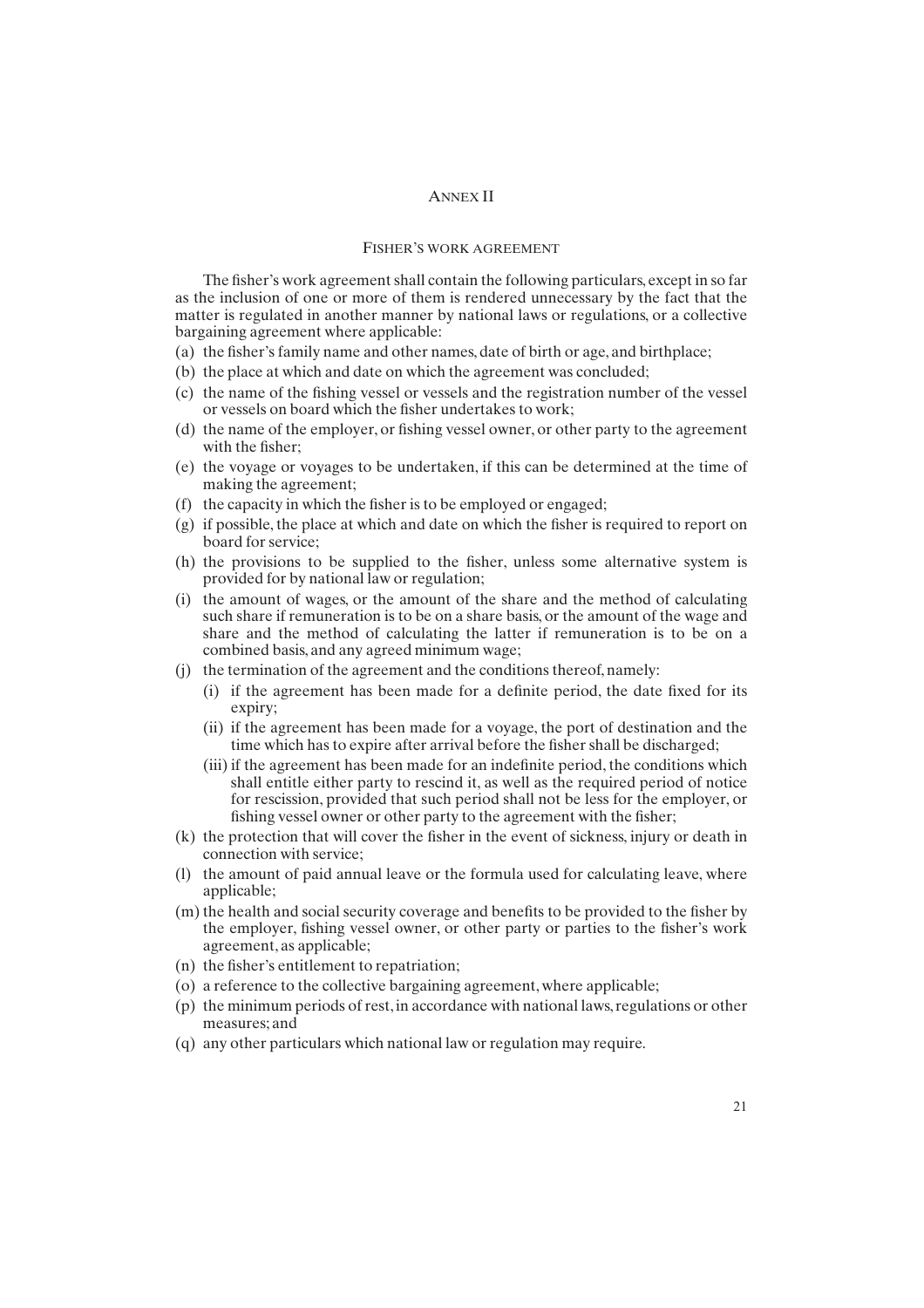# ANNEX III

# FISHING VESSEL ACCOMMODATION

#### *General provisions*

1. For the purposes of this Annex:

(a) "new fishing vessel" means a vessel for which:

- (i) the building or major conversion contract has been placed on or after the date of the entry into force of the Convention for the Member concerned; or
- (ii) the building or major conversion contract has been placed before the date of the entry into force of the Convention for the Member concerned, and which is delivered three years or more after that date; or
- (iii) in the absence of a building contract, on or after the date of the entry into force of the Convention for the Member concerned:
- the keel is laid, or
- construction identifiable with a specific vessel begins, or
- assembly has commenced comprising at least 50 tonnes or 1 per cent of the estimated mass of all structural material, whichever is less;
- (b) "existing vessel" means a vessel that is not a new fishing vessel.

2. The following shall apply to all new, decked fishing vessels, subject to any exclusions provided for in accordance with Article 3 of the Convention. The competent authority may, after consultation, also apply the requirements of this Annex to existing vessels, when and in so far as it determines that this is reasonable and practicable.

3. The competent authority, after consultation, may permit variations to the provisions of this Annex for fishing vessels normally remaining at sea for less than 24 hours where the fishers do not live on board the vessel in port. In the case of such vessels, the competent authority shall ensure that the fishers concerned have adequate facilities for resting, eating and sanitation purposes.

4. Any variations made by a Member under paragraph 3 of this Annex shall be reported to the International Labour Office under article 22 of the Constitution of the International Labour Organisation.

5. The requirements for vessels of 24 metres in length and over may be applied to vessels between 15 and 24 metres in length where the competent authority determines, after consultation, that this is reasonable and practicable.

6. Fishers working on board feeder vessels which do not have appropriate accommodation and sanitary facilities shall be provided with such accommodation and facilities on board the mother vessel.

7. Members may extend the requirements of this Annex regarding noise and vibration, ventilation, heating and air conditioning, and lighting to enclosed working spaces and spaces used for storage if, after consultation, such application is considered appropriate and will not have a negative influence on the function of the process or working conditions or the quality of the catches.

8. The use of gross tonnage as referred to in Article 5 of the Convention is limited to the following specified paragraphs of this Annex: 14, 37, 38, 41, 43, 46, 49, 53, 55, 61,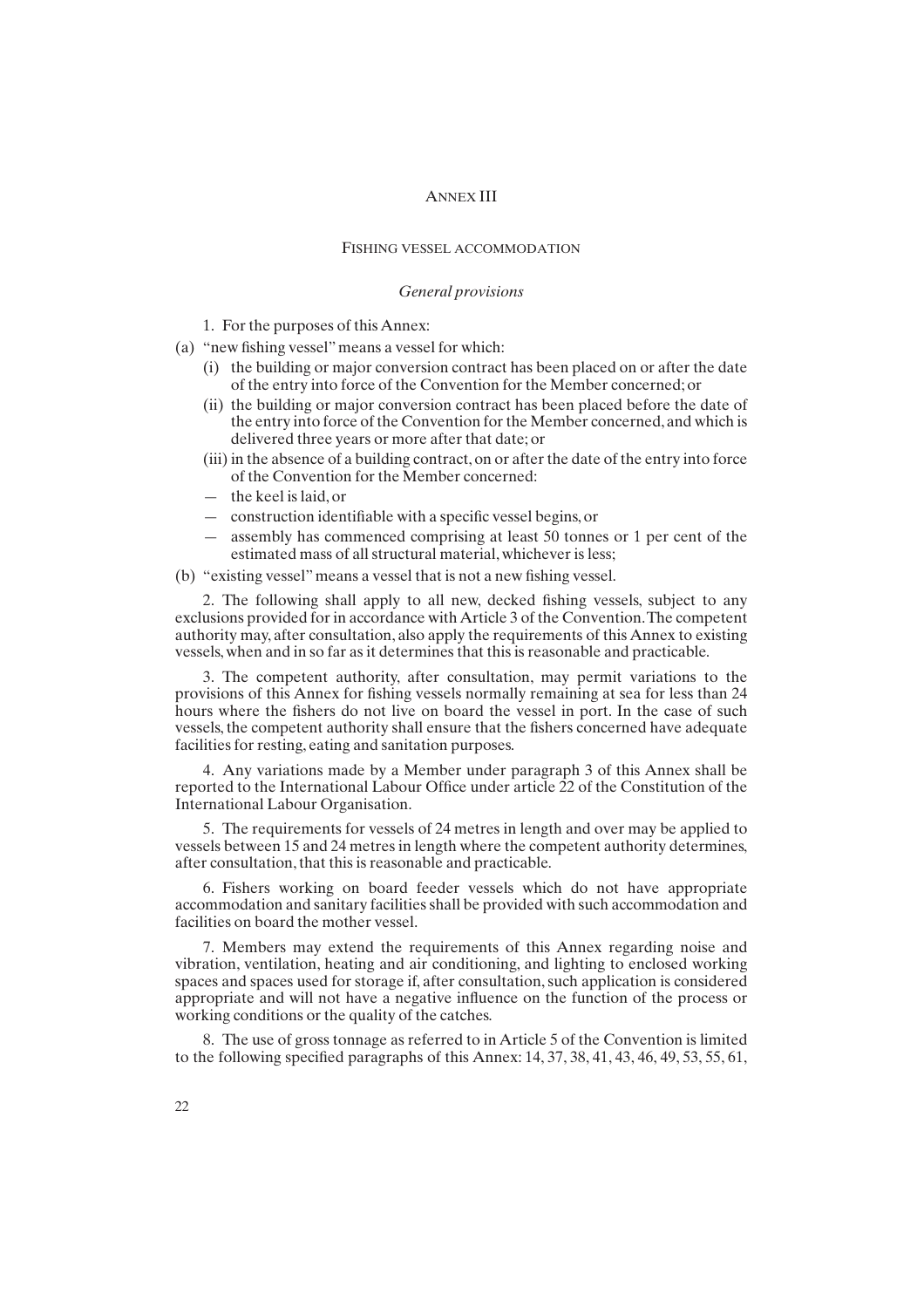64, 65 and 67. For these purposes, where the competent authority, after consultation, decides to use gross tonnage  $(gt)$  as the basis of measurement:

- (a) a gross tonnage of 75 gt shall be considered equivalent to a length  $(L)$  of 15 metres or a length overall (LOA) of 16.5 metres;
- (b) a gross tonnage of 300 gt shall be considered equivalent to a length  $(L)$  of 24 metres or a length overall (LOA) of 26.5 metres;
- (c) a gross tonnage of 950 gt shall be considered equivalent to a length (L) of 45 metres or a length overall (LOA) of 50 metres.

## *Planning and control*

9. The competent authority shall satisfy itself that, on every occasion when a vessel is newly constructed or the crew accommodation of a vessel has been reconstructed, such vessel complies with the requirements of this Annex. The competent authority shall, to the extent practicable, require compliance with this Annex when the crew accommodation of a vessel is substantially altered and, for a vessel that changes the flag it flies to the flag of the Member, require compliance with those requirements of this Annex that are applicable in accordance with paragraph 2 of this Annex.

10. For the occasions noted in paragraph 9 of this Annex, for vessels of 24 metres in length and over, detailed plans and information concerning accommodation shall be required to be submitted for approval to the competent authority, or an entity authorized by it.

11. For vessels of 24 metres in length and over, on every occasion when the crew accommodation of the fishing vessel has been reconstructed or substantially altered, the competent authority shall inspect the accommodation for compliance with the requirements of the Convention, and when the vessel changes the flag it flies to the flag of the Member, for compliance with those requirements of this Annex that are applicable in accordance with paragraph 2 of this Annex. The competent authority may carry out additional inspections of crew accommodation at its discretion.

12. When a vessel changes flag, any alternative requirements which the competent authority of the Member whose flag the ship was formerly flying may have adopted in accordance with paragraphs 15, 39, 47 or 62 of this Annex cease to apply to the vessel.

#### *Design and construction*

### *Headroom*

13. There shall be adequate headroom in all accommodation spaces. For spaces where fishers are expected to stand for prolonged periods, the minimum headroom shall be prescribed by the competent authority.

14. For vessels of 24 metres in length and over, the minimum permitted headroom in all accommodation where full and free movement is necessary shall not be less than 200 centimetres.

15. Notwithstanding the provisions of paragraph 14, the competent authority may, after consultation, decide that the minimum permitted headroom shall not be less than 190 centimetres in any space – or part of any space – in such accommodation, where it is satisfied that this is reasonable and will not result in discomfort to the fishers.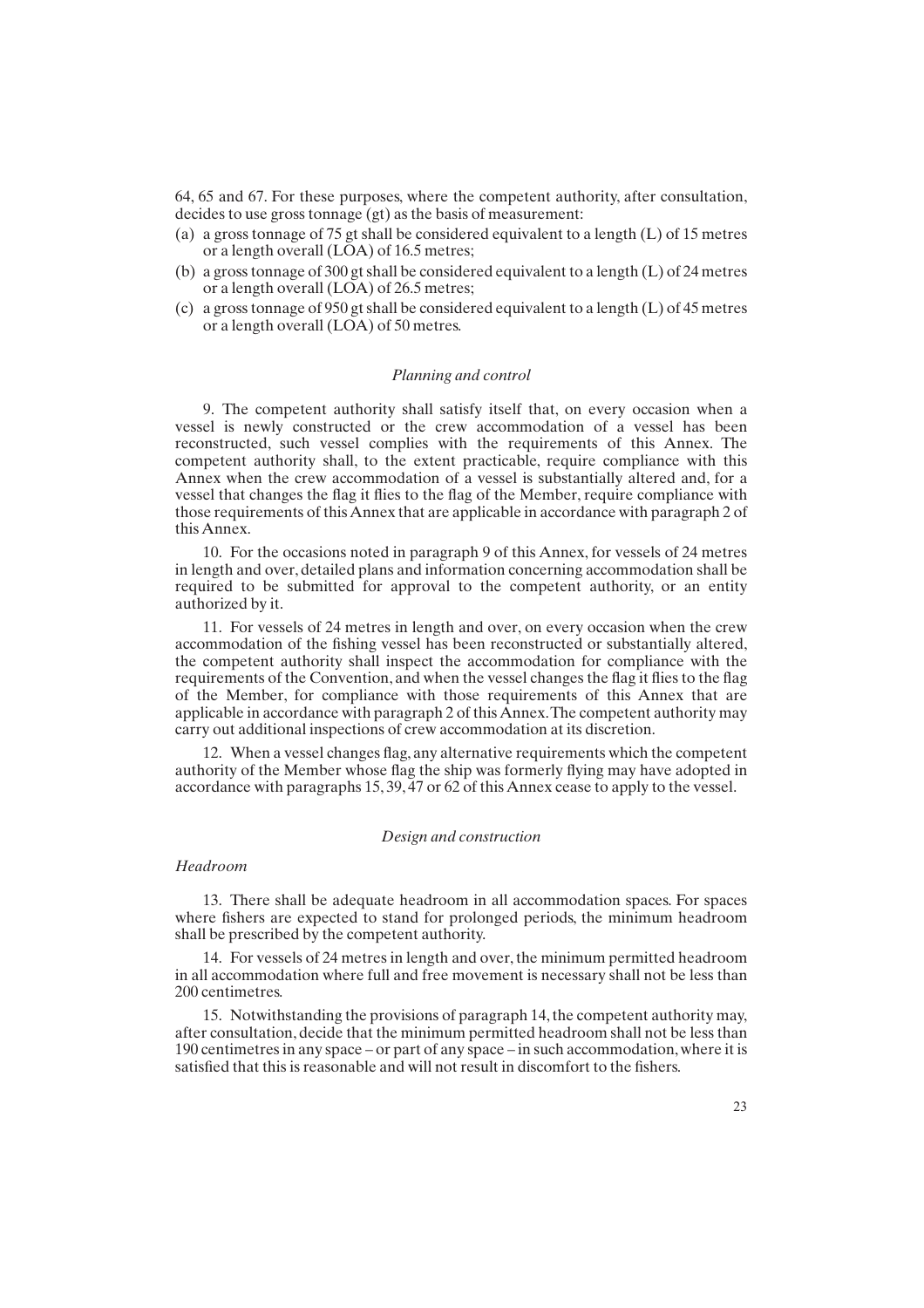#### *Openings into and between accommodation spaces*

16. There shall be no direct openings into sleeping rooms from fish rooms and machinery spaces, except for the purpose of emergency escape. Where reasonable and practicable, direct openings from galleys, storerooms, drying rooms or communal sanitary areas shall be avoided unless expressly provided otherwise.

17. For vessels of 24 metres in length and over, there shall be no direct openings, except for the purpose of emergency escape, into sleeping rooms from fish rooms and machinery spaces or from galleys, storerooms, drying rooms or communal sanitary areas; that part of the bulkhead separating such places from sleeping rooms and external bulkheads shall be efficiently constructed of steel or another approved material and shall be watertight and gas-tight. This provision does not exclude the possibility of sanitary areas being shared between two cabins.

### *Insulation*

18. Accommodation spaces shall be adequately insulated; the materials used to construct internal bulkheads, panelling and sheeting, and floors and joinings shall be suitable for the purpose and shall be conducive to ensuring a healthy environment. Sufficient drainage shall be provided in all accommodation spaces.

## *Other*

19. All practicable measures shall be taken to protect fishing vessels' crew accommodation against flies and other insects, particularly when vessels are operating in mosquito-infested areas.

20. Emergency escapes from all crew accommodation spaces shall be provided as necessary.

# *Noise and vibration*

21. The competent authority shall take measures to limit excessive noise and vibration in accommodation spaces and, as far as practicable, in accordance with relevant international standards.

22. For vessels of 24 metres in length and over, the competent authority shall adopt standards for noise and vibration in accommodation spaces which shall ensure adequate protection to fishers from the effects of such noise and vibration, including the effects of noise- and vibration-induced fatigue.

### *Ventilation*

23. Accommodation spaces shall be ventilated, taking into account climatic conditions. The system of ventilation shall supply air in a satisfactory condition whenever fishers are on board.

24. Ventilation arrangements or other measures shall be such as to protect nonsmokers from tobacco smoke.

25. Vessels of 24 metres in length and over shall be equipped with a system of ventilation for accommodation, which shall be controlled so as to maintain the air in a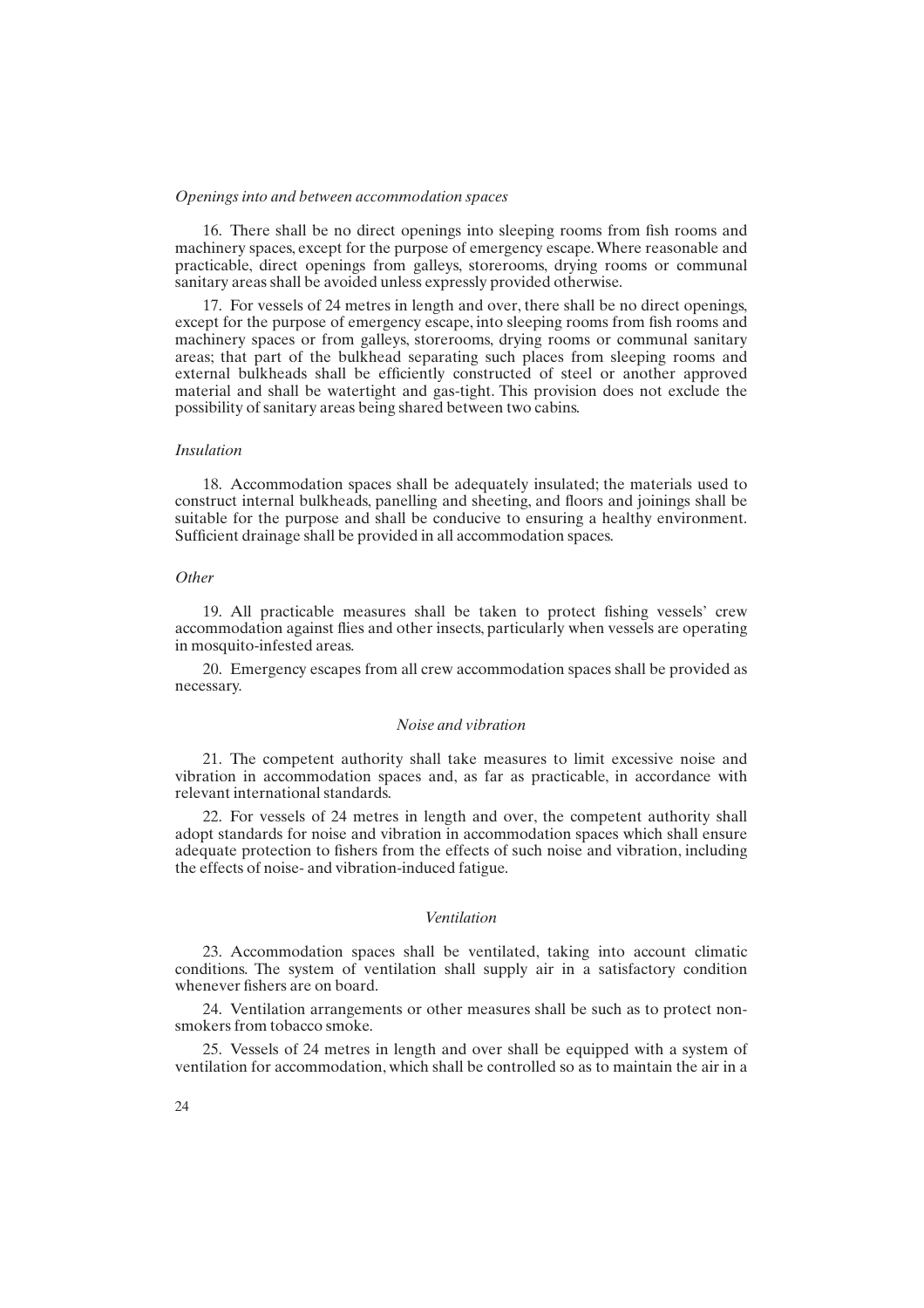satisfactory condition and to ensure sufficiency of air movement in all weather conditions and climates. Ventilation systems shall be in operation at all times when fishers are on board.

### *Heating and air conditioning*

26. Accommodation spaces shall be adequately heated, taking into account climatic conditions.

27. For vessels of 24 metres in length and over, adequate heat shall be provided, through an appropriate heating system, except in fishing vessels operating exclusively in tropical climates. The system of heating shall provide heat in all conditions, as necessary, and shall be in operation when fishers are living or working on board, and when conditions so require.

28. For vessels of 24 metres in length and over, with the exception of those regularly engaged in areas where temperate climatic conditions do not require it, air conditioning shall be provided in accommodation spaces, the bridge, the radio room and any centralized machinery control room.

# *Lighting*

29. All accommodation spaces shall be provided with adequate light.

30. Wherever practicable, accommodation spaces shall be lit with natural light in addition to artificial light. Where sleeping spaces have natural light, a means of blocking the light shall be provided.

31. Adequate reading light shall be provided for every berth in addition to the normal lighting of the sleeping room.

32. Emergency lighting shall be provided in sleeping rooms.

33. Where a vessel is not fitted with emergency lighting in mess rooms, passageways, and any other spaces that are or may be used for emergency escape, permanent night lighting shall be provided in such spaces.

34. For vessels of 24 metres in length and over, lighting in accommodation spaces shall meet a standard established by the competent authority. In any part of the accommodation space available for free movement, the minimum standard for such lighting shall be such as to permit a person with normal vision to read an ordinary printed newspaper on a clear day.

# *Sleeping rooms*

## *General*

35. Where the design, dimensions or purpose of the vessel allow, the sleeping accommodation shall be located so as to minimize the effects of motion and acceleration but shall in no case be located forward of the collision bulkhead.

# *Floor area*

36. The number of persons per sleeping room and the floor area per person, excluding space occupied by berths and lockers, shall be such as to provide adequate space and comfort for the fishers on board, taking into account the service of the vessel.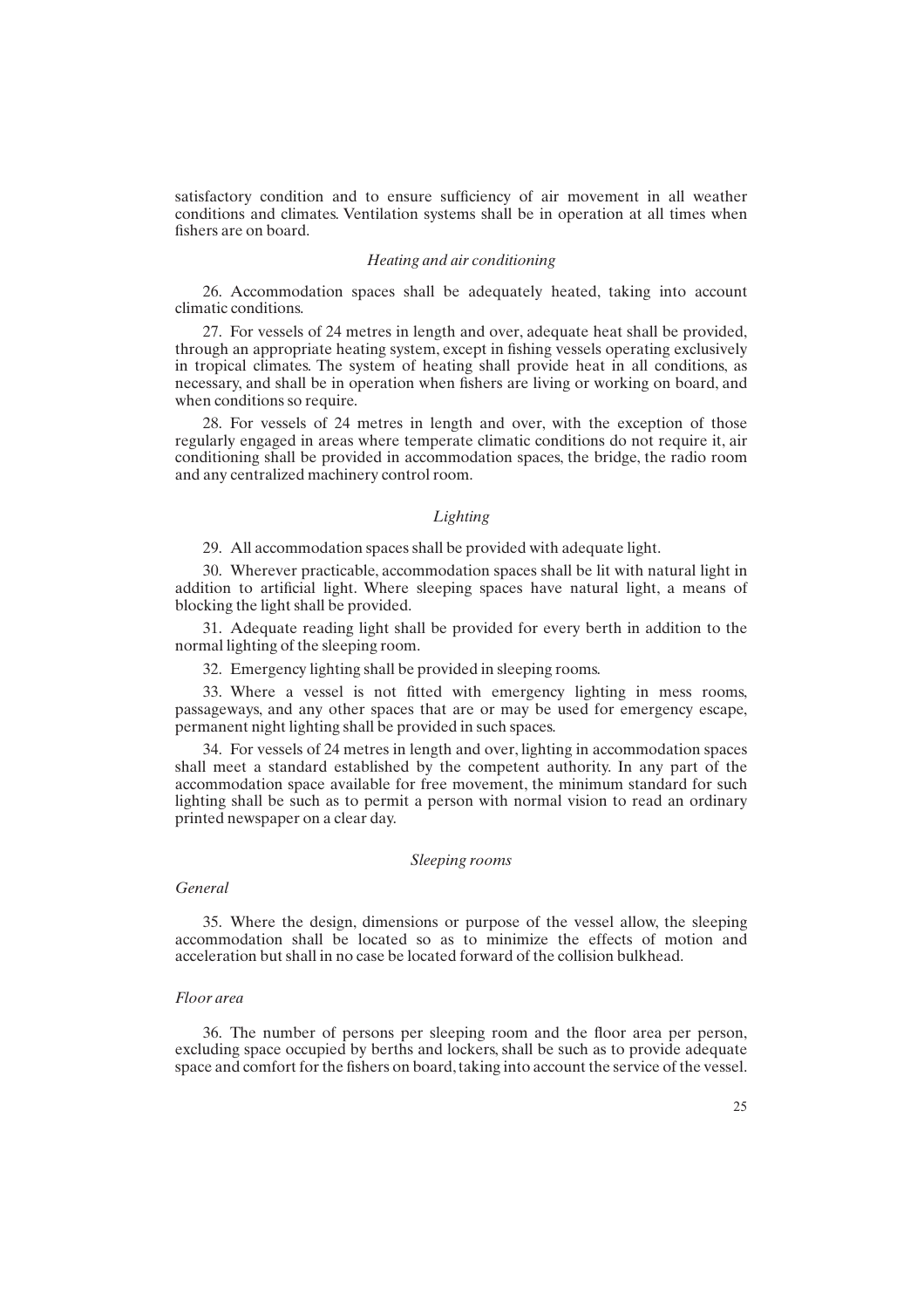37. For vessels of 24 metres in length and over but which are less than 45 metres in length, the floor area per person of sleeping rooms, excluding space occupied by berths and lockers, shall not be less than 1.5 square metres.

38. For vessels of 45 metres in length and over, the floor area per person of sleeping rooms, excluding space occupied by berths and lockers, shall not be less than 2 square metres.

39. Notwithstanding the provisions of paragraphs 37 and 38, the competent authority may, after consultation, decide that the minimum permitted floor area per person of sleeping rooms, excluding space occupied by berths and lockers, shall not be less than 1.0 and 1.5 square metres respectively, where the competent authority is satisfied that this is reasonable and will not result in discomfort to the fishers.

#### *Persons per sleeping room*

40. To the extent not expressly provided otherwise, the number of persons allowed to occupy each sleeping room shall not be more than six.

41. For vessels of 24 metres in length and over, the number of persons allowed to occupy each sleeping room shall not be more than four. The competent authority may permit exceptions to this requirement in particular cases if the size, type or intended service of the vessel makes the requirement unreasonable or impracticable.

42. To the extent not expressly provided otherwise, a separate sleeping room or sleeping rooms shall be provided for officers, wherever practicable.

43. For vessels of 24 metres in length and over, sleeping rooms for officers shall be for one person wherever possible and in no case shall the sleeping room contain more than two berths. The competent authority may permit exceptions to the requirements of this paragraph in particular cases if the size, type or intended service of the vessel makes the requirements unreasonable or impracticable.

## *Other*

44. The maximum number of persons to be accommodated in any sleeping room shall be legibly and indelibly marked in a place in the room where it can be conveniently seen.

45. Individual berths of appropriate dimensions shall be provided. Mattresses shall be of a suitable material.

46. For vessels of 24 metres in length and over, the minimum inside dimensions of the berths shall not be less than 198 by 80 centimetres.

47. Notwithstanding the provisions of paragraph 46, the competent authority may, after consultation, decide that the minimum inside dimensions of the berths shall not be less than 190 by 70 centimetres, where it is satisfied that this is reasonable and will not result in discomfort to the fishers.

48. Sleeping rooms shall be so planned and equipped as to ensure reasonable comfort for the occupants and to facilitate tidiness. Equipment provided shall include berths, individual lockers sufficient for clothing and other personal effects, and a suitable writing surface.

49. For vessels of 24 metres in length and over, a desk suitable for writing, with a chair, shall be provided.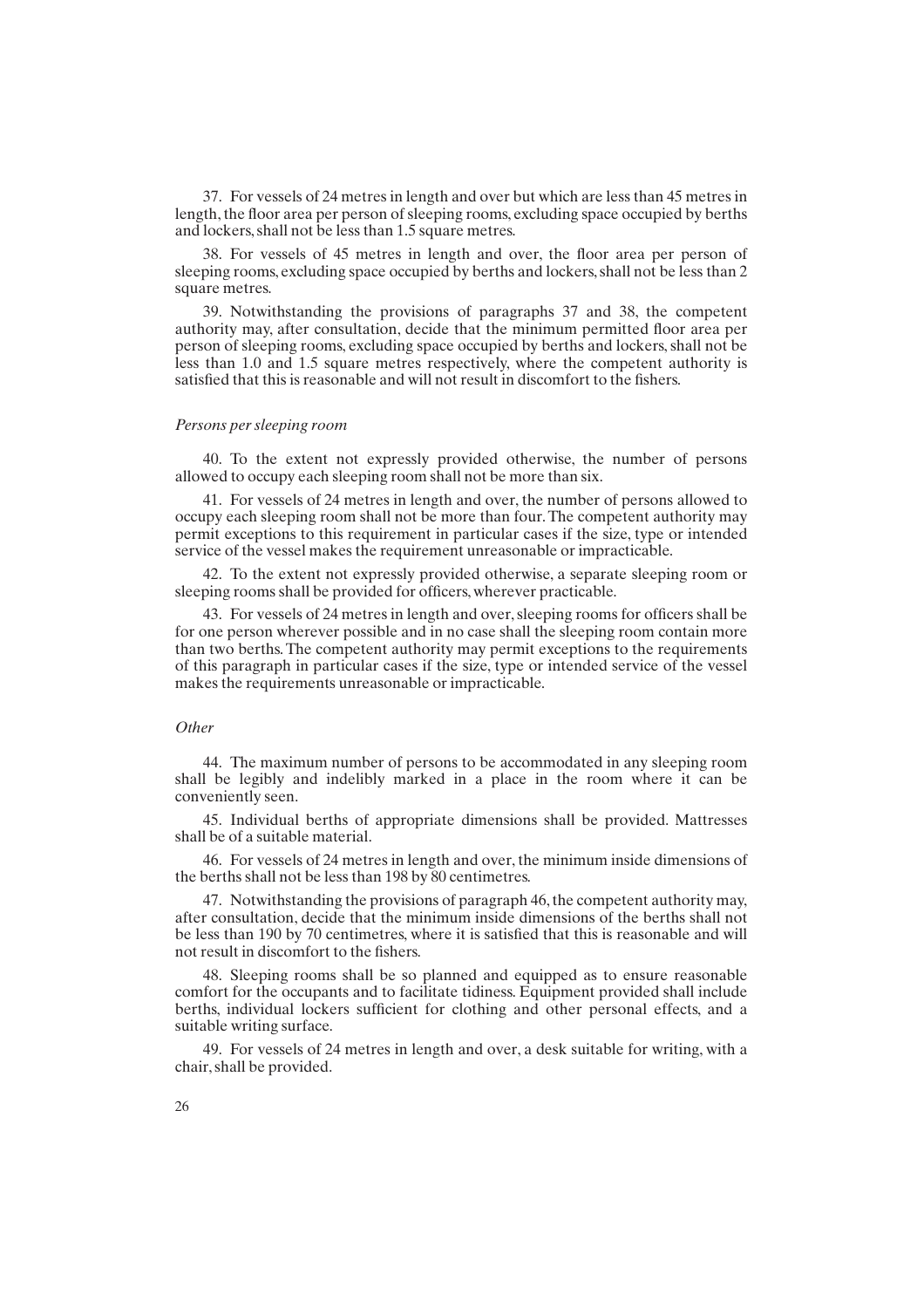50. Sleeping accommodation shall be situated or equipped, as practicable, so as to provide appropriate levels of privacy for men and for women.

#### *Mess rooms*

51. Mess rooms shall be as close as possible to the galley, but in no case shall be located forward of the collision bulkhead.

52. Vessels shall be provided with mess-room accommodation suitable for their service. To the extent not expressly provided otherwise, mess-room accommodation shall be separate from sleeping quarters, where practicable.

53. For vessels of 24 metres in length and over, mess-room accommodation shall be separate from sleeping quarters.

54. The dimensions and equipment of each mess room shall be sufficient for the number of persons likely to use it at any one time.

55. For vessels of 24 metres in length and over, a refrigerator of sufficient capacity and facilities for making hot and cold drinks shall be available and accessible to fishers at all times.

#### *Tubs or showers, toilets and washbasins*

56. Sanitary facilities, which include toilets, washbasins, and tubs or showers, shall be provided for all persons on board, as appropriate for the service of the vessel. These facilities shall meet at least minimum standards of health and hygiene and reasonable standards of quality.

57. The sanitary accommodation shall be such as to eliminate contamination of other spaces as far as practicable. The sanitary facilities shall allow for reasonable privacy.

58. Cold fresh water and hot fresh water shall be available to all fishers and other persons on board, in sufficient quantities to allow for proper hygiene. The competent authority may establish, after consultation, the minimum amount of water to be provided.

59. Where sanitary facilities are provided, they shall be fitted with ventilation to the open air, independent of any other part of the accommodation.

60. All surfaces in sanitary accommodation shall be such as to facilitate easy and effective cleaning. Floors shall have a non-slip deck covering.

61. On vessels of 24 metres in length and over, for all fishers who do not occupy rooms to which sanitary facilities are attached, there shall be provided at least one tub or shower or both, one toilet, and one washbasin for every four persons or fewer.

62. Notwithstanding the provisions of paragraph 61, the competent authority may, after consultation, decide that there shall be provided at least one tub or shower or both and one washbasin for every six persons or fewer, and at least one toilet for every eight persons or fewer, where the competent authority is satisfied that this is reasonable and will not result in discomfort to the fishers.

#### *Laundry facilities*

63. Amenities for washing and drying clothes shall be provided as necessary, taking into account the service of the vessel, to the extent not expressly provided otherwise.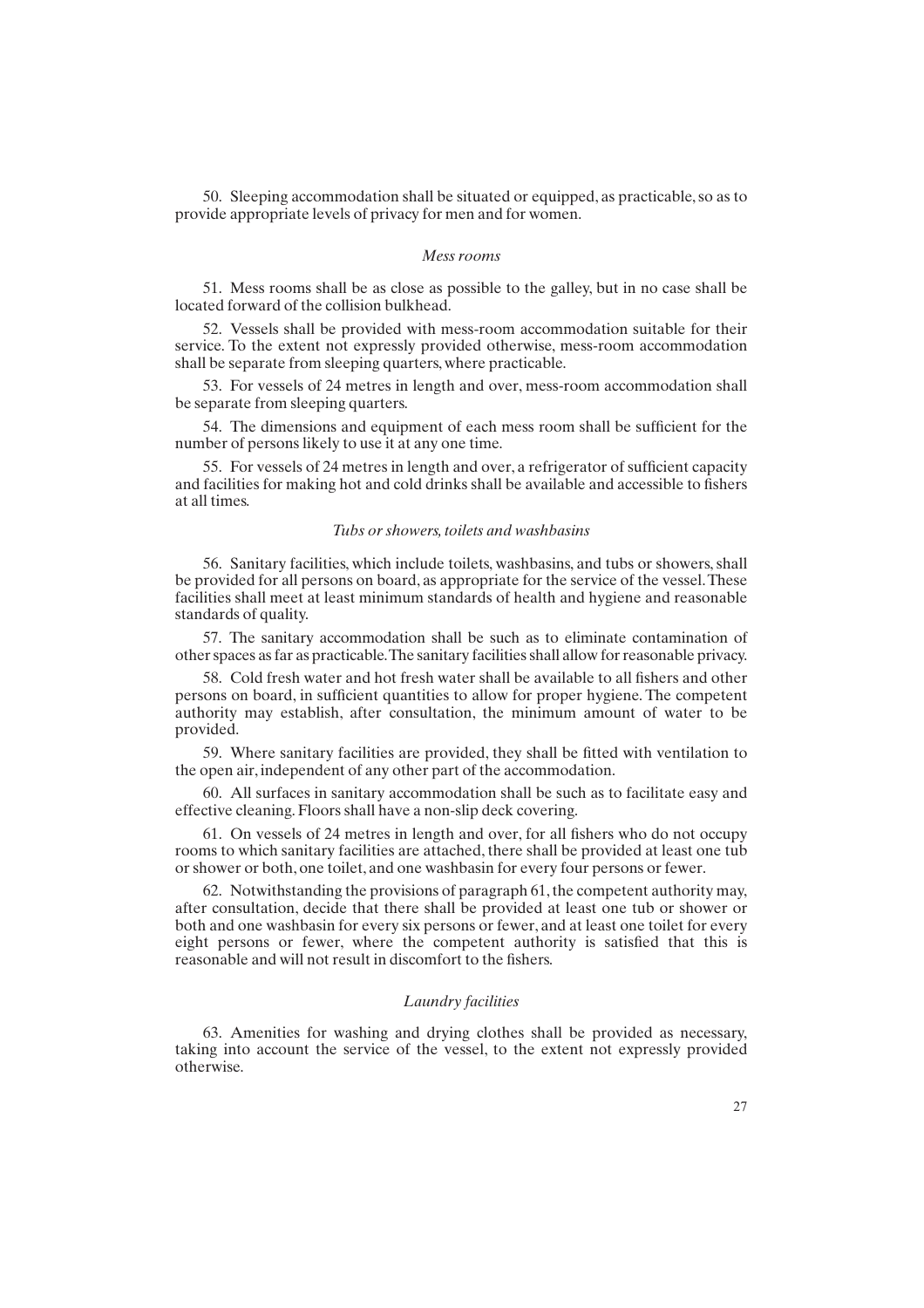64. For vessels of 24 metres in length and over, adequate facilities for washing, drying and ironing clothes shall be provided.

65. For vessels of 45 metres in length and over, adequate facilities for washing, drying and ironing clothes shall be provided in a compartment separate from sleeping rooms, mess rooms and toilets, and shall be adequately ventilated, heated and equipped with lines or other means for drying clothes.

#### *Facilities for sick and injured fishers*

66. Whenever necessary, a cabin shall be made available for a fisher who suffers illness or injury.

67. For vessels of 45 metres in length and over, there shall be a separate sick bay. The space shall be properly equipped and shall be maintained in a hygienic state.

### *Other facilities*

68. A place for hanging foul-weather gear and other personal protective equipment shall be provided outside of, but convenient to, sleeping rooms.

# *Bedding, mess utensils and miscellaneous provisions*

69. Appropriate eating utensils, and bedding and other linen shall be provided to all fishers on board. However, the cost of the linen can be recovered as an operational cost if the collective agreement or the fisher's work agreement so provides.

### *Recreational facilities*

70. For vessels of 24 metres in length and over, appropriate recreational facilities, amenities and services shall be provided for all fishers on board. Where appropriate, mess rooms may be used for recreational activities.

#### *Communication facilities*

71. All fishers on board shall be given reasonable access to communication facilities, to the extent practicable, at a reasonable cost and not exceeding the full cost to the fishing vessel owner.

### *Galley and food storage facilities*

72. Cooking equipment shall be provided on board. To the extent not expressly provided otherwise, this equipment shall be fitted, where practicable, in a separate galley.

73. The galley, or cooking area where a separate galley is not provided, shall be of adequate size for the purpose, well lit and ventilated, and properly equipped and maintained.

74. For vessels of 24 metres in length and over, there shall be a separate galley.